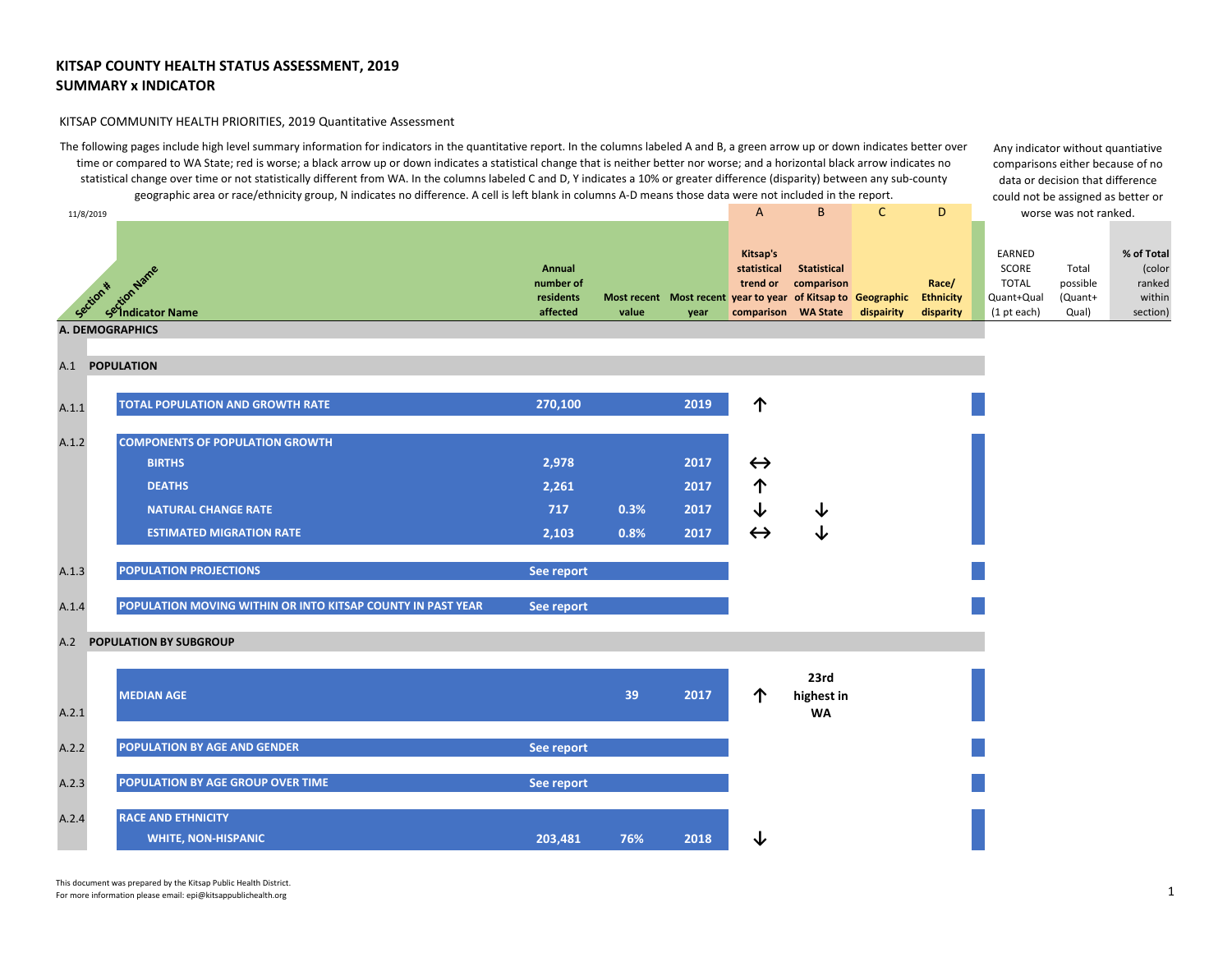| Section * | <b>Anti-</b><br>SetionName<br>SetIndicator Name        | Annual<br>number of<br>residents<br>affected | value | Most recent Most recent year to year of Kitsap to Geographic<br>year | Kitsap's<br>statistical<br>trend or<br>comparison WA State | Statistical<br>comparison | dispairity | Race/<br><b>Ethnicity</b><br>disparity | EARNED<br>SCORE<br><b>TOTAL</b><br>Quant+Qual<br>$(1$ pt each) | Total<br>possible<br>(Quant+<br>Qual) | % of Total<br>(color<br>ranked<br>within<br>section) |
|-----------|--------------------------------------------------------|----------------------------------------------|-------|----------------------------------------------------------------------|------------------------------------------------------------|---------------------------|------------|----------------------------------------|----------------------------------------------------------------|---------------------------------------|------------------------------------------------------|
|           | <b>BLACK, NON-HISPANIC</b>                             | 291                                          | 1%    | 2018                                                                 | 个                                                          |                           |            |                                        |                                                                |                                       |                                                      |
|           | AMERICAN INDIAN/ALASKAN NATIVEN, NON-HISPANIC          | 695                                          | 2%    | 2018                                                                 | ↓                                                          |                           |            |                                        |                                                                |                                       |                                                      |
|           | <b>ASIAN, NON-HISPANIC</b>                             | 575                                          | 2%    | 2018                                                                 | 个                                                          |                           |            |                                        |                                                                |                                       |                                                      |
|           | NATIVE HAWAIIAN/PACIFIC ISLANDER, NON-HISPANIC         | 77                                           | 0.2%  | 2018                                                                 | 个                                                          |                           |            |                                        |                                                                |                                       |                                                      |
|           | <b>2 OR MORE RACES, NON-HISPANIC</b>                   | 1,048                                        | 3%    | 2018                                                                 | 个                                                          |                           |            |                                        |                                                                |                                       |                                                      |
|           | <b>HISPANIC</b>                                        | 1,070                                        | 3%    | 2018                                                                 | 个                                                          |                           |            |                                        |                                                                |                                       |                                                      |
|           |                                                        |                                              |       |                                                                      |                                                            |                           |            |                                        |                                                                |                                       |                                                      |
| A.2.5     | RACE & ETHNICITY OF STUDENTS ENROLLED IN PUBLIC SCHOOL |                                              |       |                                                                      |                                                            |                           |            |                                        |                                                                |                                       |                                                      |
|           | <b>WHITE, NON-HISPANIC</b>                             | 23,090                                       | 64%   | 2018-19                                                              |                                                            |                           |            |                                        |                                                                |                                       |                                                      |
|           | <b>BLACK, NON-HISPANIC</b>                             | 864                                          | 2%    | 2018-19                                                              |                                                            |                           |            |                                        |                                                                |                                       |                                                      |
|           | AMERICAN INDIAN/ALASKAN NATIVEN, NON-HISPANIC          | 483                                          | 1%    | 2018-19                                                              |                                                            |                           |            |                                        |                                                                |                                       |                                                      |
|           | <b>ASIAN, NON-HISPANIC</b>                             | 1,266                                        | 4%    | 2018-19                                                              |                                                            |                           |            |                                        |                                                                |                                       |                                                      |
|           | NATIVE HAWAIIAN/PACIFIC ISLANDER, NON-HISPANIC         | 439                                          | 1.2%  | 2018-19                                                              |                                                            |                           |            |                                        |                                                                |                                       |                                                      |
|           | <b>2 OR MORE RACES, NON-HISPANIC</b>                   | 5,025                                        | 14%   | 2018-19                                                              |                                                            |                           |            |                                        |                                                                |                                       |                                                      |
|           | <b>HISPANIC</b>                                        | 5,197                                        | 14%   | 2018-19                                                              |                                                            |                           |            |                                        |                                                                |                                       |                                                      |
|           |                                                        |                                              |       |                                                                      |                                                            |                           |            |                                        |                                                                |                                       |                                                      |
| A.2.6     | POPULATION LIVING WITHIN RESERVATION CENSUS TRACTS     |                                              |       |                                                                      |                                                            |                           |            |                                        |                                                                |                                       |                                                      |
|           | <b>PORT GAMBLE S'KLALLAM</b>                           | 695                                          | 0.3%  | 2019                                                                 | ↓                                                          |                           |            |                                        |                                                                |                                       |                                                      |
|           | <b>PORT MADISON</b>                                    | 8,126                                        | 3%    | 2019                                                                 | 个                                                          |                           |            |                                        |                                                                |                                       |                                                      |
| A.2.7     | <b>NON-ENGLISH SPEAKING POPULATION</b>                 | 18,617                                       | 7%    | 2017                                                                 | $\leftrightarrow$                                          | ↓                         |            |                                        |                                                                |                                       |                                                      |
| A.2.8     | <b>RESIDENT ARMED FORCES PERSONNEL</b>                 | 14,012                                       | 11%   | 2018                                                                 | 个                                                          | 个                         |            |                                        |                                                                |                                       |                                                      |
| A.2.9     | YOUTH WITH A PARENT IN THE MILITARY - 10TH GRADE       | 1,101                                        | 40%   | 2018                                                                 | ↓                                                          | 个                         |            |                                        |                                                                |                                       |                                                      |
| A.2.10    | <b>VETERAN POPULATION</b>                              | 33,621                                       | 17%   | 2013-17                                                              | ↓                                                          | ↑                         |            |                                        |                                                                |                                       |                                                      |

#### A.3 **POPULATION BY SUBCOUNTY REGION**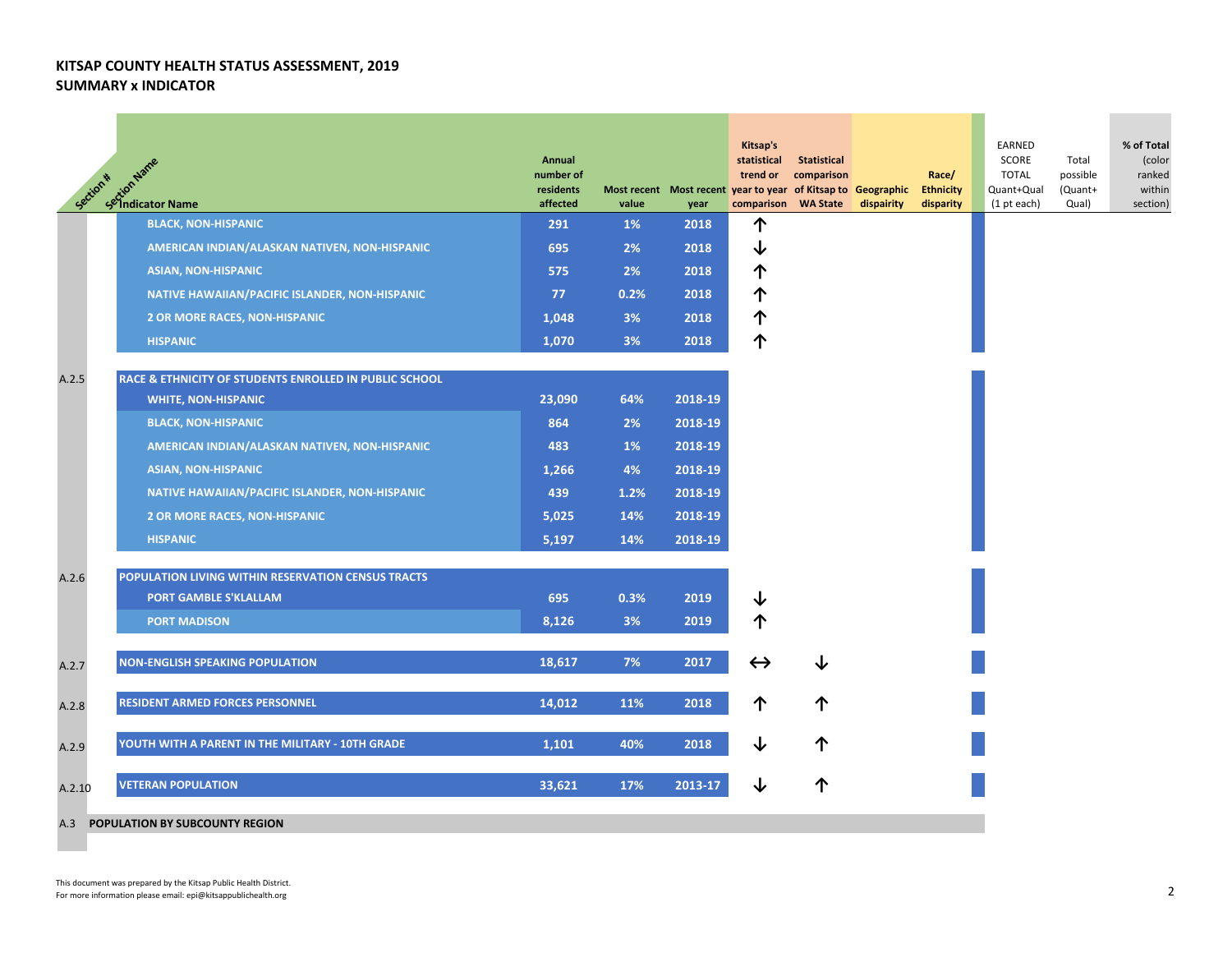|       | setion Name<br>Setion Name<br>Section *                    | Annual<br>number of<br>residents<br>affected | value | Most recent Most recent year to year of Kitsap to Geographic Ethnicity<br>year | Kitsap's<br>statistical<br>trend or<br>comparison WA State | Statistical<br>comparison | dispairity | Race/<br>disparity | EARNED<br>SCORE<br><b>TOTAL</b><br>Quant+Qual<br>(1 pt each) | Total<br>possible<br>(Quant+<br>Qual) | % of Total<br>(color<br>ranked<br>within<br>section) |
|-------|------------------------------------------------------------|----------------------------------------------|-------|--------------------------------------------------------------------------------|------------------------------------------------------------|---------------------------|------------|--------------------|--------------------------------------------------------------|---------------------------------------|------------------------------------------------------|
| A.3.1 | TOTAL POPULATION BY INCORPORATED AND UNINCORPORATED REGION | See report                                   |       |                                                                                |                                                            |                           |            |                    |                                                              |                                       |                                                      |
| A.3.2 | TOTAL POPULATION BY ZIP CODE REGION                        | See report                                   |       |                                                                                |                                                            |                           |            |                    |                                                              |                                       |                                                      |
| A.3.3 | TOTAL POPULATION BY SCHOOL DISTRICT REGION                 | See report                                   |       |                                                                                |                                                            |                           |            |                    |                                                              |                                       |                                                      |
|       | <b>B. SOCIOECONOMICS</b>                                   |                                              |       |                                                                                |                                                            |                           |            |                    |                                                              |                                       |                                                      |
| B.1   | <b>HOUSEHOLD COMPOSITION</b>                               |                                              |       |                                                                                |                                                            |                           |            |                    |                                                              |                                       |                                                      |
| B.1.1 | HOUSEHOLD TYPE AS A PERCENTAGE OF ALL HOUSEHOLDS           | See report                                   |       |                                                                                |                                                            |                           |            |                    |                                                              |                                       |                                                      |
| B.1.2 | <b>HOUSEHOLD TYPE FOR PERSONS AGE 65 AND OLDER</b>         | See report                                   |       |                                                                                |                                                            |                           |            |                    |                                                              |                                       |                                                      |
| B.1.3 | <b>CHILDREN RECEIVING DSHS FOSTER CARE SERVICES</b>        | 405                                          | 0.7%  | 2017                                                                           |                                                            | ↑                         |            |                    |                                                              |                                       |                                                      |
|       | <b>B.2 EDUCATION</b>                                       |                                              |       |                                                                                |                                                            |                           |            |                    |                                                              |                                       |                                                      |
| B.2.1 | POPULATION AGE 25+ WITH MORE THAN A HIGH SCHOOL EDUCATION  | 132,452                                      | 72%   | 2017                                                                           | 个                                                          | $\leftrightarrow$         | Υ          |                    | $\overline{2}$                                               | $\overline{3}$                        | 0.4                                                  |
| B.2.2 | <b>CHILDREN AGE 3-4 ENROLLED IN SCHOOL</b>                 | 585                                          | 48%   | 2013-17                                                                        | $\leftrightarrow$                                          | 个                         | Υ          |                    | $\overline{2}$                                               | 3                                     | 0.4                                                  |
| B.2.3 | <b>HIGH SCHOOL 5-YEAR GRADUATION RATES</b>                 | 2,414                                        | 87%   | 2017-18                                                                        | 个                                                          | 个                         | Υ          | Υ                  | $\overline{3}$                                               |                                       | 0.5                                                  |
| B.2.4 | <b>HIGH SCHOOL DROP OUT RATES</b>                          | 267                                          | 10%   | 2017-18                                                                        | $\leftrightarrow$                                          | 个                         | Y          |                    | $\overline{2}$                                               | 3                                     | 0.4                                                  |
|       | YOUTH AT RISK OF LOW COMMITMENT TO SCHOOL - 8TH GRADE      | 1,259                                        | 46%   | 2018                                                                           | 个                                                          | $\leftrightarrow$         |            |                    |                                                              |                                       |                                                      |
| B.2.5 | YOUTH AT RISK OF LOW COMMITMENT TO SCHOOL - 10TH GRADE     | 1,268                                        | 46%   | 2018                                                                           | 个                                                          | $\leftrightarrow$         |            |                    | 1<br>1                                                       | 2<br>2 <sup>1</sup>                   | 0.5<br>0.5                                           |
|       | YOUTH AT RISK OF ACADEMIC FAILURE - 8TH GRADE              | 1,248                                        | 46%   | 2018                                                                           | $\leftrightarrow$                                          | $\leftrightarrow$         |            |                    | 1                                                            | 2                                     | 0.25                                                 |
| B.2.6 | YOUTH AT RISK OF ACADEMIC FAILURE - 10TH GRADE             | 1,304                                        | 47%   | 2018                                                                           | ↑                                                          | $\leftrightarrow$         |            |                    | $\mathbf{1}$                                                 | $\overline{2}$                        | 0.25                                                 |
|       | <b>B.3 EMPLOYMENT</b>                                      |                                              |       |                                                                                |                                                            |                           |            |                    |                                                              |                                       |                                                      |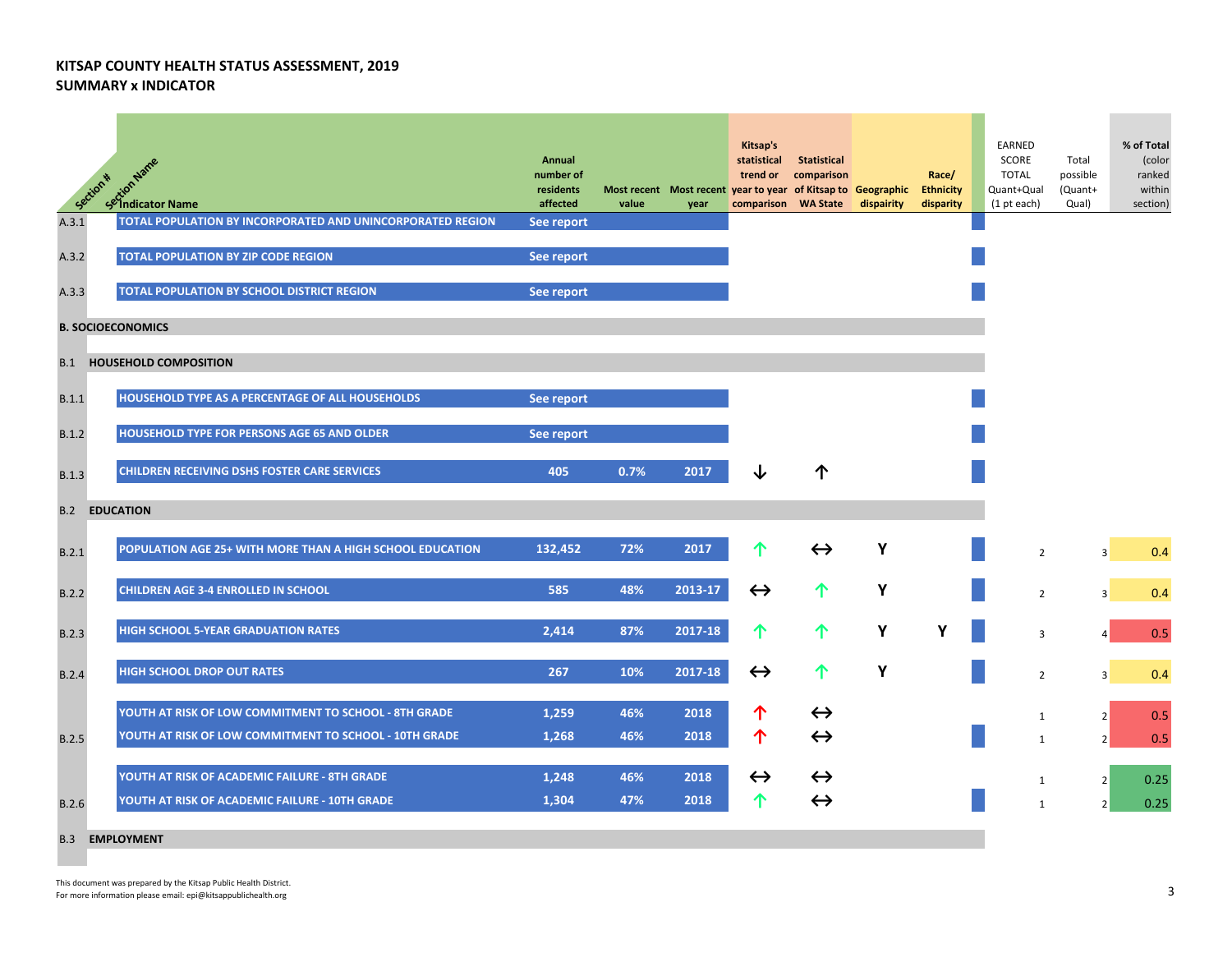| Section *         | setion Name<br>Setion Name                                     | Annual<br>number of<br>residents<br>affected | value       | year    | Kitsap's<br>statistical<br>trend or<br>Most recent Most recent year to year of Kitsap to Geographic<br>comparison WA State | <b>Statistical</b><br>comparison | dispairity | Race/<br><b>Ethnicity</b><br>disparity | EARNED<br>SCORE<br><b>TOTAL</b><br>Quant+Qual<br>$(1$ pt each) | Total<br>possible<br>(Quant+<br>Qual) | % of Total<br>(color<br>ranked<br>within<br>section) |
|-------------------|----------------------------------------------------------------|----------------------------------------------|-------------|---------|----------------------------------------------------------------------------------------------------------------------------|----------------------------------|------------|----------------------------------------|----------------------------------------------------------------|---------------------------------------|------------------------------------------------------|
| B.3.1             | <b>UNEMPLOYMENT RATE</b>                                       | 5,713                                        | 4.6%        | 2018    | $\leftrightarrow$                                                                                                          | 个                                | Υ          |                                        | $\overline{4}$                                                 | 5                                     | 0.8                                                  |
| B.3.2             | <b>EMPLOYED AND WORK IN COUNTY OF RESIDENCE</b>                | 104,666                                      | 82%         | 2017    | $\leftrightarrow$                                                                                                          | $\leftrightarrow$                |            |                                        | $\overline{2}$                                                 |                                       | 0.5                                                  |
| B.4               | <b>ECONOMIC WELL-BEING</b>                                     |                                              |             |         |                                                                                                                            |                                  |            |                                        |                                                                |                                       |                                                      |
| B.4.1             | <b>MEDIAN HOUSEHOLD INCOME</b>                                 |                                              | \$74,729    | 2018    | 个                                                                                                                          | 个                                | Υ          | Υ                                      | 3                                                              | 6 <sup>1</sup>                        | 0.5                                                  |
| B.4.2             | MEDIAN ANNUAL PER CAPITA PERSONAL INCOME                       |                                              | \$52,508    | 2017    | 个                                                                                                                          | ↓                                |            |                                        | $\overline{2}$                                                 | $\vert$                               | 0.5                                                  |
| <b>B.4.3</b>      | POPULATION LIVING BELOW 100% OF THE POVERTY LEVEL              | 20,068                                       | 8%          | 2017    | $\leftrightarrow$                                                                                                          | ↓                                | Υ          | Y                                      | 3                                                              | 6 <sup>1</sup>                        | 0.5                                                  |
| <b>B.4.4</b>      | POPULATION LIVING BELOW 200% FEDERAL POVERTY LEVEL             | 51,858                                       | 20%         | 2017    | $\leftrightarrow$                                                                                                          | $\leftrightarrow$                | Υ          |                                        | $\overline{2}$                                                 | 5 <sup>1</sup>                        | 0.4                                                  |
| <b>B.4.5</b>      | SUPPLEMENTAL NUTRITION ASSISTANCE PROGRAM (SNAP) PARTICIPATION | 37,773                                       | 14%         | 2017    | ↑                                                                                                                          | ↓                                | Υ          |                                        | $\overline{2}$                                                 | 5 <sup>1</sup>                        | 0.4                                                  |
| <b>B.4.6</b>      | <b>FREE &amp; REDUCED MEAL PROGRAM ELIGIBILITY</b>             | 12,105                                       | 33%         | 2018-19 | 个                                                                                                                          | ↓                                | Υ          |                                        | 3                                                              | 5                                     | 0.6                                                  |
| <b>B.4.7</b>      | ADULTS EXPERIENCED FOOD INSECURITY IN PAST YEAR                | 57,840                                       | 28%         | 2017    | ↓                                                                                                                          | $\downarrow$                     |            |                                        | $\mathbf{1}$                                                   | 4 <sup>1</sup>                        | 0.25                                                 |
|                   | YOUTH FOOD INSECURITY - 8TH GRADE                              | 256                                          | 9%          | 2018    | ↓                                                                                                                          | $\leftrightarrow$                |            |                                        | $\mathbf{1}$                                                   | $\vert$                               | 0.25                                                 |
| <b>B.4.8</b>      | YOUTH FOOD INSECURITY - 10TH GRADE                             | 301                                          | 11%         | 2018    | ↓                                                                                                                          | ↓                                |            |                                        | $\mathbf{1}$                                                   | $\vert$                               | 0.25                                                 |
| <b>B.4.9</b>      | <b>FOOD INSECURITY - OVERALL</b>                               | 30,000                                       | 11.6%       | 2017    | ↓                                                                                                                          | ↑                                |            |                                        | $\overline{2}$                                                 | $\overline{4}$                        | 0.5                                                  |
|                   | - CHILD                                                        | 9,400                                        | 17.4%       | 2017    | J                                                                                                                          | $\leftrightarrow$                |            |                                        | $\mathbf{1}$                                                   | $\Delta$                              | 0.25                                                 |
| <b>B.5</b><br>B.5 | <b>HOUSING</b><br><b>HOUSING</b>                               |                                              |             |         |                                                                                                                            |                                  |            |                                        |                                                                |                                       |                                                      |
| <b>B.5.1</b>      | <b>BUILDING PERMITS</b>                                        | 1,094                                        | 4 per 1,000 | 2017    | ↑                                                                                                                          | ↓                                |            |                                        | $\overline{2}$                                                 |                                       | 0.5                                                  |
| B.5.2             | HOUSING OCCUPANCY AND TENURE FOR OWNERS AND RENTERS            |                                              |             |         |                                                                                                                            |                                  |            |                                        |                                                                |                                       |                                                      |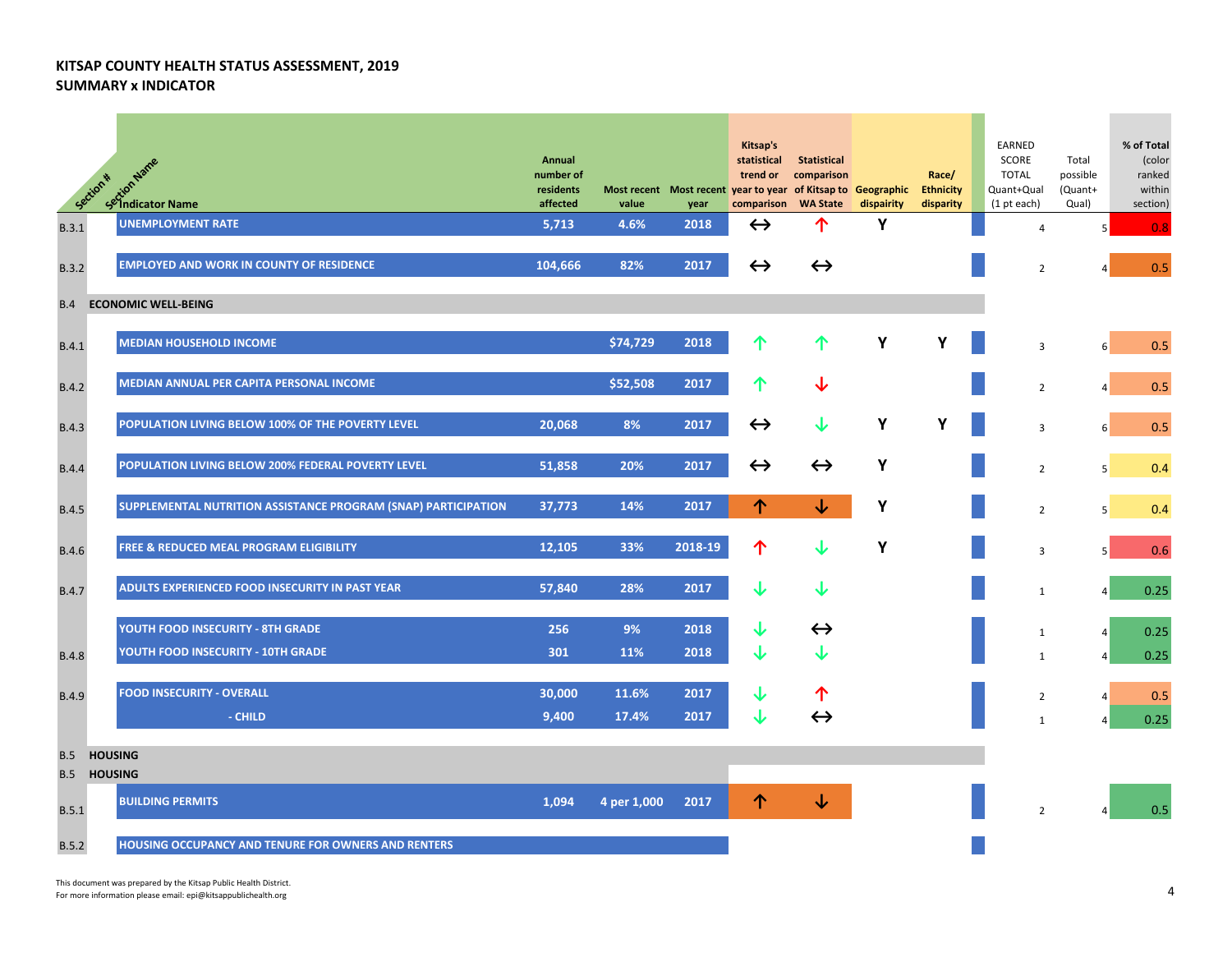| Section *     | <b>And Section Name</b><br>Section Name                  | Annual<br>number of<br>residents<br>affected | value            | Most recent Most recent year to year of Kitsap to Geographic<br>year | Kitsap's<br>statistical<br>trend or<br>comparison | Statistical<br>comparison<br><b>WA State</b> | dispairity | Race/<br><b>Ethnicity</b><br>disparity | EARNED<br>SCORE<br><b>TOTAL</b><br>Quant+Qual<br>(1 pt each) | Total<br>possible<br>(Quant+<br>Qual) | % of Total<br>(color<br>ranked<br>within<br>section) |
|---------------|----------------------------------------------------------|----------------------------------------------|------------------|----------------------------------------------------------------------|---------------------------------------------------|----------------------------------------------|------------|----------------------------------------|--------------------------------------------------------------|---------------------------------------|------------------------------------------------------|
|               | <b>OWNER OCCUPIED</b>                                    | 67,077                                       | 61%              | 2013-17                                                              | $\leftrightarrow$                                 | 个                                            | Y          |                                        | 3                                                            | 5                                     | 0.6                                                  |
|               | <b>RENTER OCCUPIED</b>                                   | 33,407                                       | 30%              | 2013-17                                                              | $\leftrightarrow$                                 | ↓                                            | Υ          |                                        | 3                                                            | 5                                     | 0.6                                                  |
|               | <b>VACANT</b>                                            | 10,460                                       | 9%               | 2013-17                                                              | $\leftrightarrow$                                 | $\leftrightarrow$                            | Y          |                                        | 3                                                            | 5                                     | 0.6                                                  |
| <b>B.5.3</b>  | <b>MEDIAN HOUSE PRICES</b>                               |                                              | \$346,800        | 2018                                                                 | 个                                                 | ↓                                            | Y          |                                        | 3                                                            | 5 <sup>1</sup>                        | 0.6                                                  |
| <b>B.5.4</b>  | HOUSEHOLDS SPENDING MORE THAN 30% OF INCOME ON HOUSING   | 32,019                                       | 33%              | 2013-17                                                              | ↓                                                 | $\leftrightarrow$                            |            |                                        | $\overline{2}$                                               | 4                                     | 0.5                                                  |
|               | <b>OWNER</b>                                             |                                              | 25%              | 2013-17                                                              |                                                   |                                              | Υ          |                                        | 3                                                            | 3                                     | -1                                                   |
|               | <b>RENTER</b>                                            |                                              | 50%              | 2013-17                                                              |                                                   |                                              | Υ          |                                        | 3                                                            | 3                                     |                                                      |
|               |                                                          |                                              |                  |                                                                      |                                                   |                                              |            |                                        |                                                              |                                       |                                                      |
| <b>B.5.5</b>  | <b>APARTMENT VACANCY RATES AND AVERAGE RENT</b>          |                                              |                  |                                                                      |                                                   |                                              |            |                                        |                                                              |                                       |                                                      |
|               | <b>VACANCY RATE</b>                                      |                                              | 5%               | 2019                                                                 | $\leftrightarrow$                                 | ↑                                            |            |                                        | $\overline{2}$                                               | $\overline{4}$                        | 0.5                                                  |
|               | <b>AVERAGE RENT</b>                                      |                                              | \$1,400          | 2019                                                                 | ↑                                                 |                                              |            |                                        | 3                                                            | $\overline{4}$                        | 0.75                                                 |
| <b>B.5.6</b>  | <b>MEDIAN MONTHLY RENT</b>                               |                                              | \$1,179          | 2017                                                                 | ↑                                                 | 个                                            | Y          |                                        | 5                                                            | 5                                     | $\overline{1}$                                       |
| <b>B.5.7</b>  | <b>MONTHLY HOUSING WAGE</b>                              |                                              | \$3,930          | 2017                                                                 |                                                   |                                              |            |                                        |                                                              |                                       |                                                      |
| <b>B.5.8</b>  | NUMBER ON WAITLIST TO RECEIVE SECTION 8 HOUSING VOUCHERS |                                              | 566              | 2019                                                                 |                                                   |                                              |            |                                        |                                                              |                                       |                                                      |
| <b>B.5.9</b>  | PUBLIC SCHOOL STUDENTS EXPERIENCING HOMELESSNESS         | 1,011                                        | 28 per<br>1,000  | 2017-18                                                              | ↑                                                 |                                              | Y          |                                        | 4                                                            | 5                                     | 0.8                                                  |
| <b>B.5.10</b> | TOTAL INDIVIDUALS USING HOUSING SOLUTIONS CENTER         | 5,592                                        | 2%               | 2017                                                                 | $\leftrightarrow$                                 |                                              |            |                                        | $\overline{2}$                                               |                                       | 3 0.666667                                           |
| <b>B.5.11</b> | <b>HOMELESSNESS (POINT-IN-TIME)</b>                      | 480                                          | 1.8 per<br>1,000 | 2019                                                                 | $\leftrightarrow$                                 |                                              |            |                                        | $\overline{2}$                                               |                                       | 0.5                                                  |
|               | C. ENVIRONMENTAL HEALTH                                  |                                              |                  |                                                                      |                                                   |                                              |            |                                        |                                                              |                                       |                                                      |
|               |                                                          |                                              |                  |                                                                      |                                                   |                                              |            |                                        |                                                              |                                       |                                                      |
|               | <b>C.1 NATURAL ENVIRONMENT</b>                           |                                              |                  |                                                                      |                                                   |                                              |            |                                        |                                                              |                                       |                                                      |
| C.1.1         | <b>DAYS WITH HEALTHY AIR</b>                             |                                              | 95%              | 2018                                                                 | $\leftrightarrow$                                 |                                              |            |                                        | $\mathbf{1}$                                                 |                                       | 0.25                                                 |

This document was prepared by the Kitsap Public Health District. For more information please email: epi@kitsappublichealth.org 5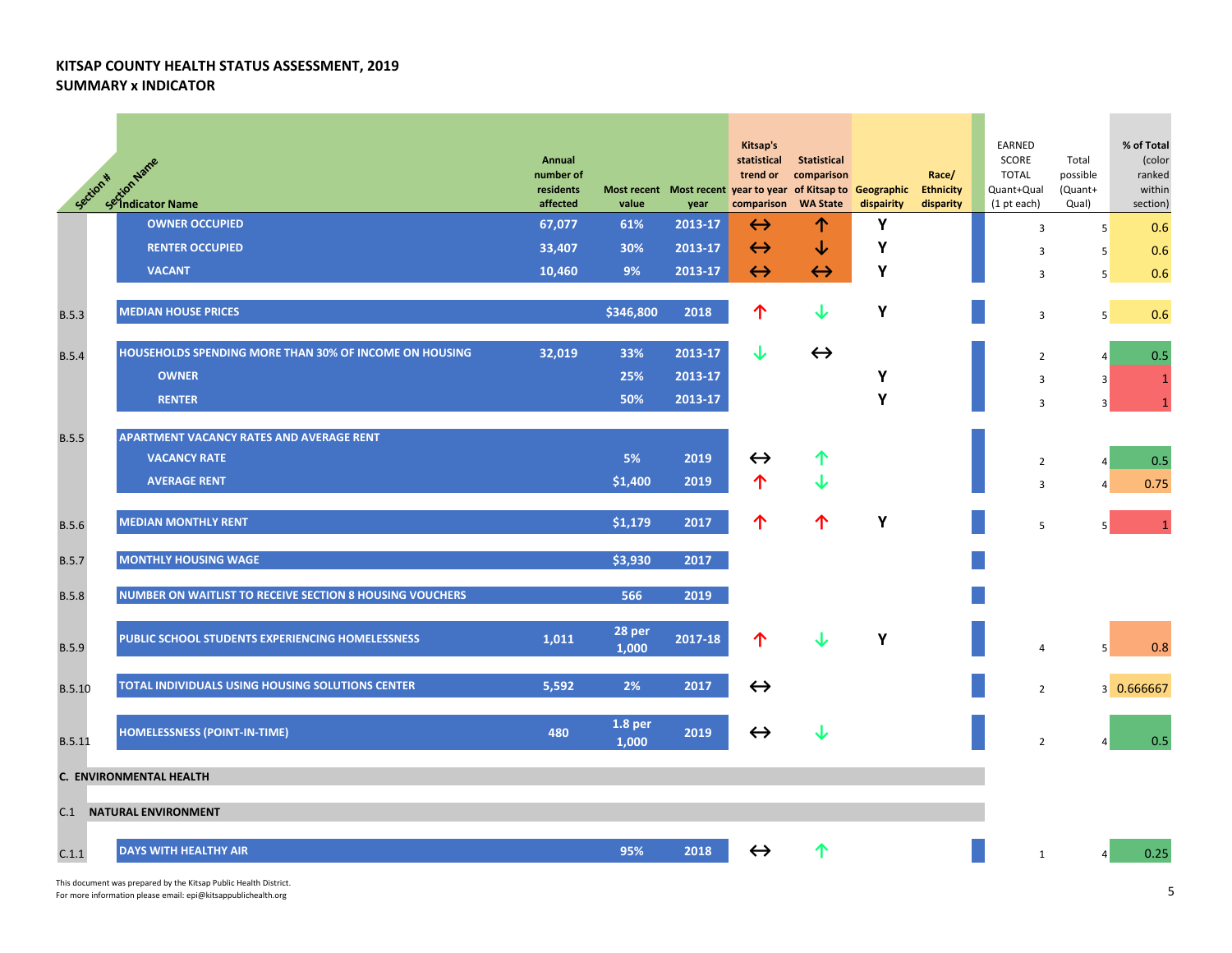| Section * | setion Name<br>Setion Name                                                              | Annual<br>number of<br>residents<br>affected | value             | Most recent Most recent year to year of Kitsap to Geographic<br>year | Kitsap's<br>statistical<br>trend or<br>comparison | <b>Statistical</b><br>comparison<br><b>WA State</b> | dispairity | Race/<br><b>Ethnicity</b><br>disparity | EARNED<br>SCORE<br><b>TOTAL</b><br>Quant+Qual<br>$(1$ pt each) | Total<br>possible<br>(Quant+<br>Qual) | % of Total<br>(color<br>ranked<br>within<br>section) |
|-----------|-----------------------------------------------------------------------------------------|----------------------------------------------|-------------------|----------------------------------------------------------------------|---------------------------------------------------|-----------------------------------------------------|------------|----------------------------------------|----------------------------------------------------------------|---------------------------------------|------------------------------------------------------|
| C.1.2     | FRESH WATER BEACHES - AVERAGE NUMBER OF DAYS WITH AN ADVISORY                           |                                              | 18                | 2018                                                                 | 个                                                 |                                                     |            |                                        | $\overline{2}$                                                 |                                       | 3 0.666667                                           |
| C.1.3     | <b>MARINE BEACHES - AVERAGE NUMBER OF DAYS WITH AN ADVISORY</b>                         |                                              | 3                 | 2018                                                                 | $\leftrightarrow$                                 |                                                     |            |                                        | $\mathbf{1}$                                                   |                                       | 3 0.333333                                           |
| C.1.4     | FRESH WATER STREAMS MEETING STANDARDS                                                   |                                              | 62%               | 2018                                                                 | ↑                                                 |                                                     |            |                                        | $\mathbf{1}$                                                   |                                       | 3 0.333333                                           |
| C.1.5     | SHORELINE MILES OPEN FOR SHELLFISHING                                                   |                                              | 92%               | 2019                                                                 |                                                   |                                                     |            |                                        | $\mathbf{1}$                                                   |                                       | 3 0.333333                                           |
| C.2       | <b>BUILT ENVIRONMENT</b>                                                                |                                              |                   |                                                                      |                                                   |                                                     |            |                                        |                                                                |                                       |                                                      |
| C.2.1     | <b>DENSITY OF SUPERMARKET &amp; GROCERY STORES</b>                                      |                                              | 18 per<br>100,000 | 2016                                                                 | $\leftrightarrow$                                 | $\leftrightarrow$                                   |            |                                        | $\mathbf{1}$                                                   |                                       | 0.25                                                 |
| C.2.2     | <b>DENSITY OF FAST FOOD &amp; CONVENIENCE STORES</b>                                    |                                              | 65 per<br>100,000 | 2016                                                                 | $\leftrightarrow$                                 | $\leftrightarrow$                                   |            |                                        | $\mathbf{1}$                                                   |                                       | 0.25                                                 |
| C.2.3     | <b>DENSITY OF SNAP AUTHORIZED FOOD STORES</b>                                           |                                              | 54 per<br>100,000 | 2019                                                                 |                                                   |                                                     |            |                                        | $\mathbf{1}$                                                   |                                       | 3 0.333333                                           |
| C.2.4     | <b>DENSITY OF WIC AUTHORIZED FOOD STORES</b>                                            |                                              | 8 per<br>100,000  | 2018                                                                 | ↓                                                 | $\leftrightarrow$                                   |            |                                        | $\mathbf{1}$                                                   |                                       | 0.25                                                 |
| C.2.5     | AVERAGE SCORE OF FOOD SERVICE ESTABLISHMENT INSPECTIONS                                 |                                              | 98%               | 2018                                                                 |                                                   |                                                     |            |                                        | $\overline{2}$                                                 |                                       | 3 0.666667                                           |
| C.2.6     | FOOD SERVICE ESTABLISHMENT INSPECTIONS WITH A CRITICAL VIOLATION                        |                                              | 43%               | 2018                                                                 | $\leftrightarrow$                                 |                                                     |            |                                        | $\mathbf{1}$                                                   |                                       | 3 0.333333                                           |
|           | <b>C.3 TRANSPORTATION</b>                                                               |                                              |                   |                                                                      |                                                   |                                                     |            |                                        |                                                                |                                       |                                                      |
| C.3.1     | YOUTH WALK OR BIKE TO SCHOOL - 8TH GRADE<br>YOUTH WALK OR BIKE TO SCHOOL - 10TH GRADE   | 851<br>799                                   | 31%<br>29%        | 2018<br>2018                                                         | $\leftrightarrow$<br>↓                            |                                                     | Y          |                                        | 1<br>$\overline{2}$                                            | 4<br>5                                | 0.5<br>0.4                                           |
| C.3.2     | <b>EMPLOYED RESIDENTS COMMUTING TO WORK BY MEANS OTHER THAN</b><br><b>DRIVING ALONE</b> | 30,657                                       | 27%               | 2013-17                                                              | $\leftrightarrow$                                 |                                                     |            |                                        | $\mathbf{1}$                                                   |                                       | 0.25                                                 |

This document was prepared by the Kitsap Public Health District. For more information please email: epi@kitsappublichealth.org 6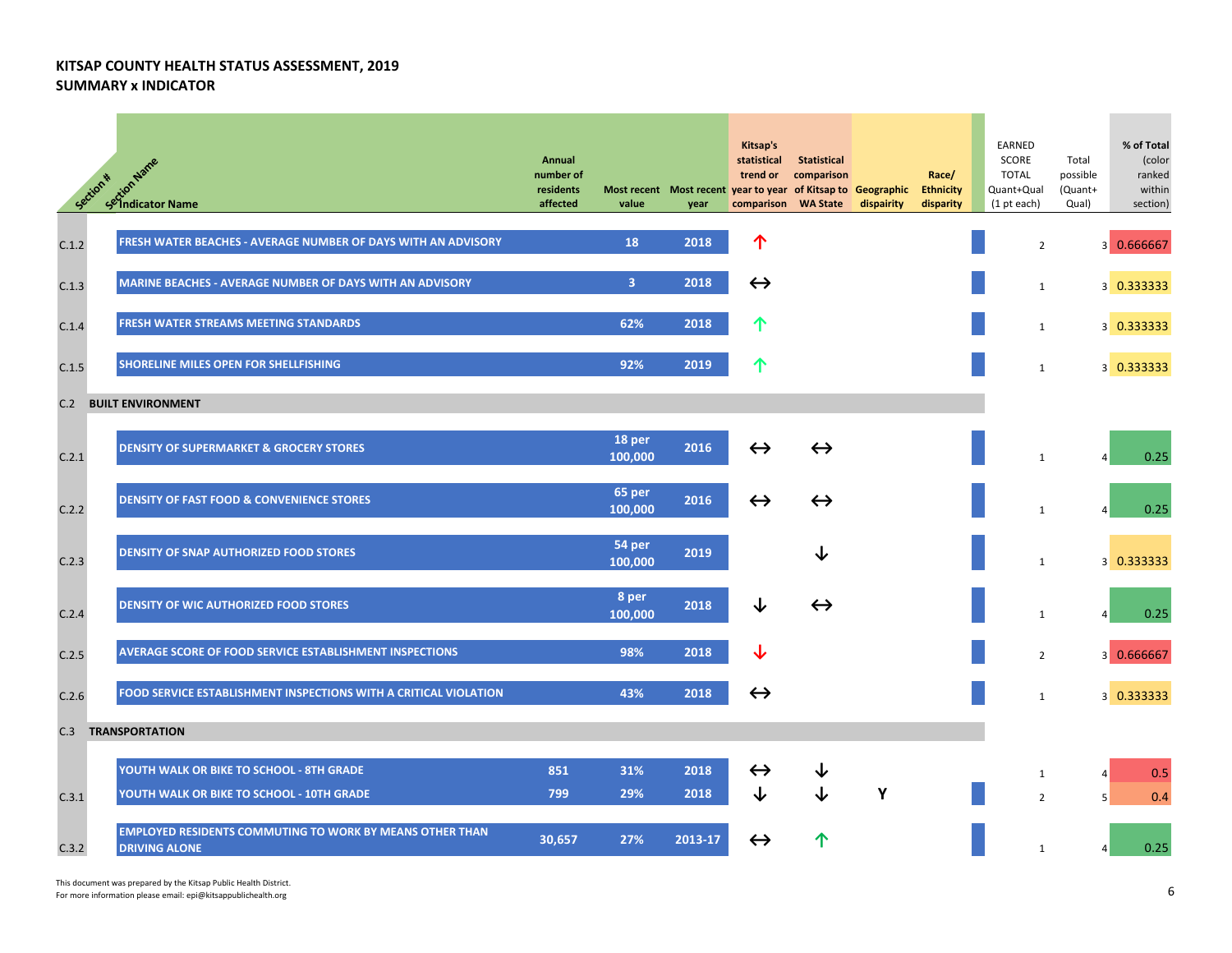| Section * | <b>CALCAM ASTAC</b><br>Sextion Name                            | Annual<br>number of<br>residents<br>affected | value             | Most recent Most recent year to year of Kitsap to Geographic<br>year | Kitsap's<br>statistical<br>trend or<br>comparison | <b>Statistical</b><br>comparison<br><b>WA State</b> | dispairity | Race/<br><b>Ethnicity</b><br>disparity | EARNED<br>SCORE<br><b>TOTAL</b><br>Quant+Qual<br>$(1$ pt each) | Total<br>possible<br>(Quant+<br>Qual) | % of Total<br>(color<br>ranked<br>within<br>section) |
|-----------|----------------------------------------------------------------|----------------------------------------------|-------------------|----------------------------------------------------------------------|---------------------------------------------------|-----------------------------------------------------|------------|----------------------------------------|----------------------------------------------------------------|---------------------------------------|------------------------------------------------------|
| C.3.3     | MOTOR VEHICLE INJURY RELATED DEATH RATE                        | 21                                           | 8 per<br>100,000  | 2017                                                                 | ↓                                                 | $\leftrightarrow$                                   |            |                                        | 1                                                              | 4                                     | 0.25                                                 |
| C.3.4     | <b>MOTOR VEHICLE INJURY RELATED HOSPITALIZATIONS</b>           | 106                                          | 39 per<br>100,000 | 2018                                                                 | $\leftrightarrow$                                 | ↓                                                   |            |                                        | $\mathbf{1}$                                                   | Δ                                     | 0.25                                                 |
|           | <b>D. HEALTH CARE RESOURCES</b>                                |                                              |                   |                                                                      |                                                   |                                                     |            |                                        |                                                                |                                       |                                                      |
|           | <b>D.1 HEALTH CARE AVAILABILITY</b>                            |                                              |                   |                                                                      |                                                   |                                                     |            |                                        |                                                                |                                       |                                                      |
| D.1.1     | PRIMARY CARE PHYSICIAN RATE                                    | 163                                          | 6 per<br>10,000   | 2016                                                                 |                                                   |                                                     |            |                                        | 3                                                              |                                       | 0.75                                                 |
| D.1.2     | <b>DENTIST RATE</b>                                            | 204                                          | 8 per<br>10,000   | 2017                                                                 | ↑                                                 | $\leftrightarrow$                                   |            |                                        | $\mathbf{1}$                                                   |                                       | 0.25                                                 |
| D.1.3     | <b>MENTAL HEALTH PROVIDER RATE</b>                             | 750                                          | 28 per<br>10,000  | 2018                                                                 |                                                   |                                                     |            |                                        | $\overline{2}$                                                 | 4                                     | 0.5                                                  |
| C.1.4     | HEALTH CARE PROFESSIONAL SHORTAGE AREAS (HPSA)                 | See report                                   |                   |                                                                      |                                                   |                                                     |            |                                        |                                                                |                                       |                                                      |
|           | <b>D.2 HEALTH CARE ACCESS</b>                                  |                                              |                   |                                                                      |                                                   |                                                     |            |                                        |                                                                |                                       |                                                      |
| D.2.1     | <b>ADULTS WITHOUT HEALTH INSURANCE</b>                         | 7,821                                        | 4%                | 2017                                                                 | J                                                 | ↓                                                   | Υ          | Y                                      | 4                                                              |                                       | 6 0.666667                                           |
| D.2.2     | ADULTS WITH UNMET HEALTHCARE NEEDS                             | 75,171                                       | 36%               | 2017                                                                 | J                                                 | ↓                                                   | Y          | Y                                      | 4                                                              |                                       | 6 0.666667                                           |
| D.2.3     | <b>ADULTS ADEQUATELY INSURED</b>                               | 176,560                                      | 85%               | 2015-17                                                              | ↑                                                 | 个                                                   |            |                                        | $\overline{2}$                                                 |                                       | 0.5                                                  |
| D.2.4     | <b>HOSPITAL CHARITY CARE</b>                                   | \$11,451,781                                 | 0.6%              | 2017                                                                 | $\leftrightarrow$                                 | ↓                                                   |            |                                        |                                                                |                                       |                                                      |
| D.2.5     | ADULTS REPORT HAVING A PERSONAL DOCTOR OR HEALTH CARE PROVIDER | 158,987                                      | 77%               | 2015-17                                                              | $\leftrightarrow$                                 | $\leftrightarrow$                                   |            |                                        | $\overline{2}$                                                 | $\Delta$                              | 0.5                                                  |
| D.2.6     | <b>CHILDREN ENROLLED IN APPLE HEALTH</b>                       | 21,739                                       | 39%               | 2018                                                                 | $\leftrightarrow$                                 |                                                     |            |                                        |                                                                |                                       |                                                      |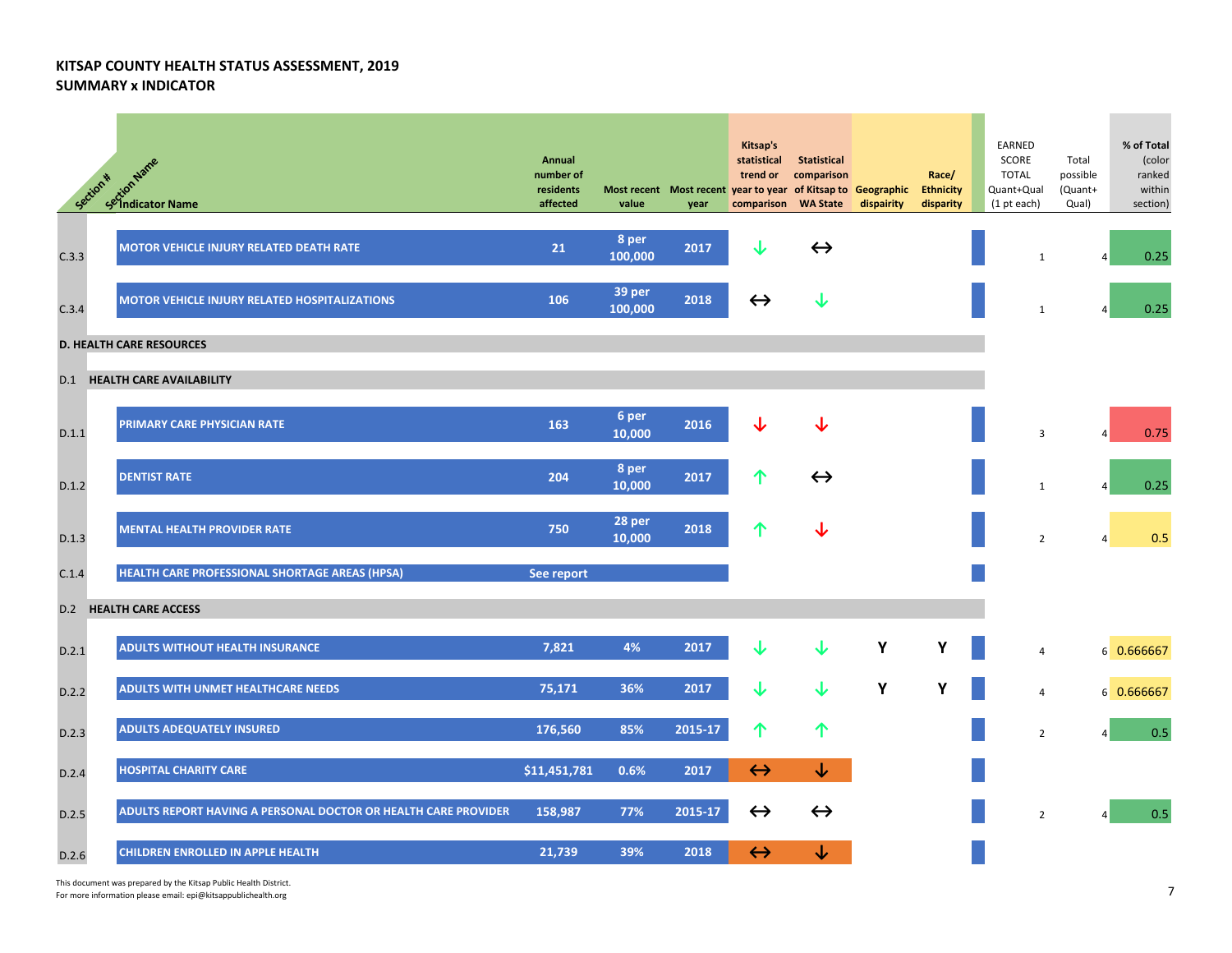| Section * | setion Name<br>Setion Name                                      | Annual<br>number of<br>residents<br>affected | value | year           | Kitsap's<br>statistical<br>trend or<br>Most recent Most recent year to year of Kitsap to Geographic<br>comparison | <b>Statistical</b><br>comparison<br><b>WA State</b> | dispairity | Race/<br><b>Ethnicity</b><br>disparity | EARNED<br>SCORE<br><b>TOTAL</b><br>Quant+Qual<br>$(1$ pt each) | Total<br>possible<br>(Quant+<br>Qual) | % of Total<br>(color<br>ranked<br>within<br>section) |
|-----------|-----------------------------------------------------------------|----------------------------------------------|-------|----------------|-------------------------------------------------------------------------------------------------------------------|-----------------------------------------------------|------------|----------------------------------------|----------------------------------------------------------------|---------------------------------------|------------------------------------------------------|
| D.2.7     | <b>INSURED ADULTS BY HEALTH INSURANCE TYPE</b>                  | See report                                   |       |                |                                                                                                                   |                                                     |            |                                        |                                                                |                                       |                                                      |
| D.2.8     | ADULTS ACCESS TO PREVENTIVE/AMBULATORY CARE (MEDICAID)          |                                              | 77%   | <b>FY 2018</b> |                                                                                                                   |                                                     |            |                                        |                                                                |                                       |                                                      |
| D.2.9     | CHILD AND ADOLESCENT ACCESS TO PRIMARY CARE (MEDICAID)          |                                              | 90%   | <b>FY 2018</b> |                                                                                                                   |                                                     |            |                                        |                                                                |                                       |                                                      |
| D.2.10    | <b>WELL CHILD VISITS (AGE 3-6) (MEDICAID)</b>                   |                                              | 62%   | <b>FY 2018</b> |                                                                                                                   |                                                     |            |                                        |                                                                |                                       |                                                      |
| D.2.11    | <b>MEDICAID POPULATION ELIGIBLE FOR DENTAL SERVICES</b>         | 65,708                                       |       | 2018           | $\leftrightarrow$                                                                                                 |                                                     |            |                                        | $\overline{2}$                                                 |                                       | 3 0.666667                                           |
| D.2.12    | <b>ELIGIBLE MEDICAID POPULATION USING DENTAL SERVICES</b>       | 2,185                                        | 31%   | 2018           | $\leftrightarrow$                                                                                                 |                                                     |            |                                        | 3                                                              |                                       | 0.75                                                 |
| D.3       | MEETING ROUTINE HEALTH RECOMMENDATIONS                          |                                              |       |                |                                                                                                                   |                                                     |            |                                        |                                                                |                                       |                                                      |
| D.3.1     | ADULTS WITH A ROUTINE MEDICAL CHECK-UP IN PAST YEAR             | 143,481                                      | 69%   | 2015-17        | $\leftrightarrow$                                                                                                 | ↑                                                   |            |                                        | $\mathbf{1}$                                                   |                                       | 0.25                                                 |
|           | YOUTH WITH A ROUTINE MEDICAL CHECK-UP IN PAST YEAR - 8TH GRADE  | 2,172                                        | 80%   | 2018           |                                                                                                                   | $\leftrightarrow$                                   |            |                                        | $\mathbf{1}$                                                   |                                       | 3 0.333333                                           |
| D.3.2     | YOUTH WITH A ROUTINE MEDICAL CHECK-UP IN PAST YEAR - 10TH GRADE | 2,153                                        | 77%   | 2018           |                                                                                                                   | $\leftrightarrow$                                   |            |                                        | 1                                                              |                                       | 3 0.333333                                           |
| D.3.3     | ADULTS WITH A ROUTINE DENTAL VISIT IN THE PAST YEAR             | 143,691                                      | 70%   | 2014-16        |                                                                                                                   | $\leftrightarrow$                                   |            |                                        | $\mathbf{1}$                                                   |                                       | 3 0.333333                                           |
|           | YOUTH WITH A ROUTINE DENTAL VISIT IN PAST YEAR - 8TH GRADE      | 2,304                                        | 85%   | 2018           | $\leftrightarrow$                                                                                                 | $\leftrightarrow$                                   |            |                                        | 1                                                              | $\vert$                               | 0.25                                                 |
| D.3.4     | YOUTH WITH A ROUTINE DENTAL VISIT IN PAST YEAR - 10TH GRADE     | 2,405                                        | 87%   | 2018           | ↑                                                                                                                 | ↑                                                   |            |                                        | 1                                                              | $\vert$                               | 0.25                                                 |
| D.3.5     | <b>FEMALE AGE 50+ BREAST CANCER SCREENING</b>                   | 46,837                                       | 83%   | 2016           | $\leftrightarrow$                                                                                                 | $\leftrightarrow$                                   |            |                                        | 1                                                              | $\vert$                               | 0.25                                                 |
| D.3.6     | <b>FEMALE AGE 18+ CERVICAL CANCER SCREENING</b>                 | 147,620                                      | 71%   | 2016           | $\leftrightarrow$                                                                                                 | $\leftrightarrow$                                   |            |                                        | 1                                                              | $\vert$                               | 0.25                                                 |
| D.3.7     | ADULTS AGE 50 TO 75 COLORECTAL CANCER SCREENING                 | 65,860                                       | 76%   | 2014-16        |                                                                                                                   |                                                     |            |                                        | $\mathbf{1}$                                                   |                                       | 3 0.333333                                           |
|           | <b>E. PREGNANCY AND BIRTHS</b>                                  |                                              |       |                |                                                                                                                   |                                                     |            |                                        |                                                                |                                       |                                                      |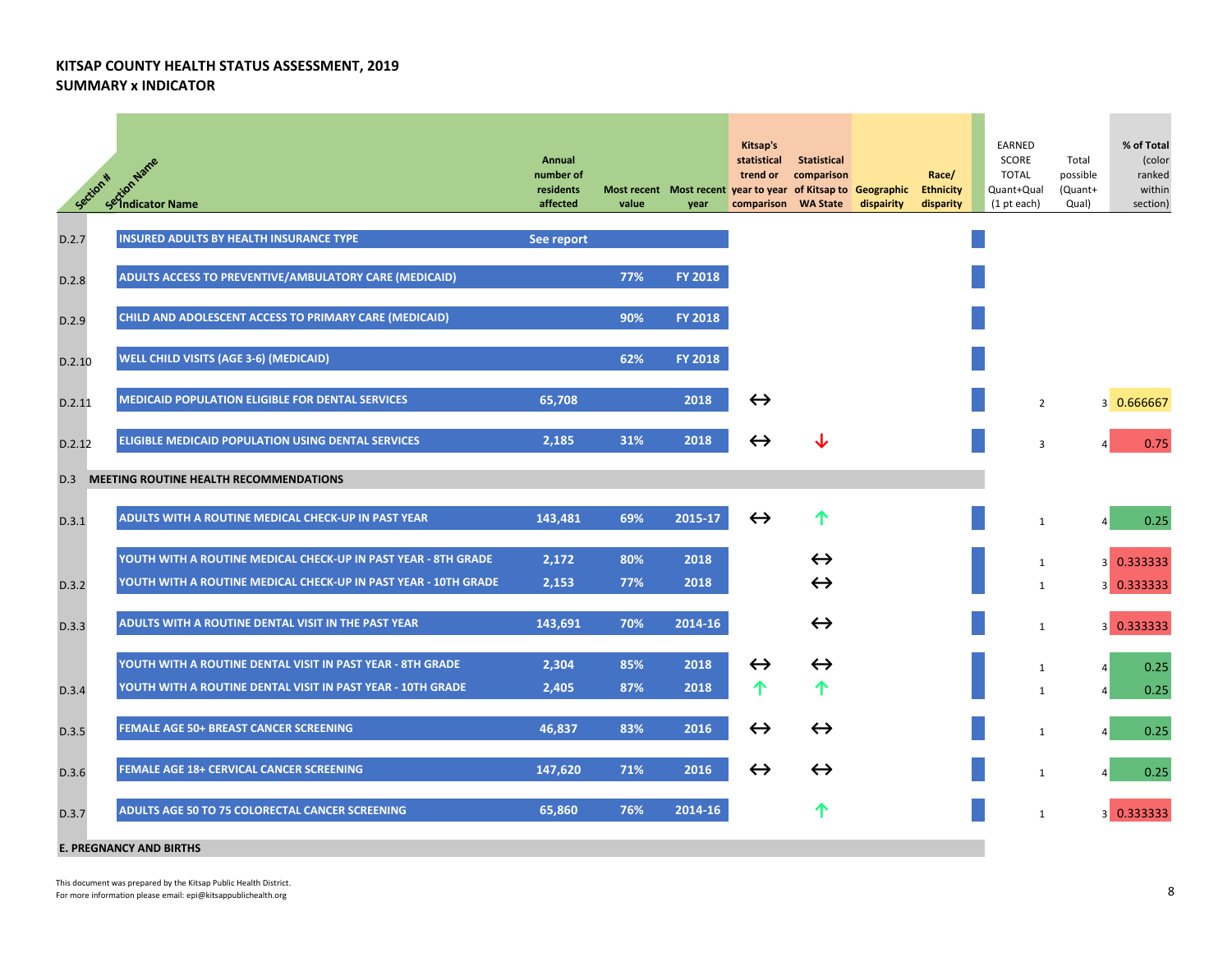|         | <b>A<sup>tt</sup> Script<sup>hance</sup></b><br>Selindicator Name<br>Section * | Annual<br>number of<br>residents<br>affected | value                      | year | Kitsap's<br>statistical<br>trend or<br>Most recent Most recent year to year of Kitsap to Geographic<br>comparison WA State | Statistical<br>comparison | dispairity | Race/<br><b>Ethnicity</b><br>disparity | EARNED<br>SCORE<br><b>TOTAL</b><br>Quant+Qual<br>(1 pt each) | Total<br>possible<br>(Quant+<br>Qual) | % of Total<br>(color<br>ranked<br>within<br>section) |
|---------|--------------------------------------------------------------------------------|----------------------------------------------|----------------------------|------|----------------------------------------------------------------------------------------------------------------------------|---------------------------|------------|----------------------------------------|--------------------------------------------------------------|---------------------------------------|------------------------------------------------------|
| E.1     | <b>PREGNANCY</b>                                                               |                                              |                            |      |                                                                                                                            |                           |            |                                        |                                                              |                                       |                                                      |
| E.1.1   | <b>PREGNANCY RATE</b>                                                          | 3,483                                        | 84 per<br>1,000            | 2017 | $\leftrightarrow$                                                                                                          | 个                         |            |                                        |                                                              |                                       |                                                      |
| E.1.2   | ABORTION RATE PER 1,000 WOMEN AGE 15-44                                        | 505                                          | 12 per<br>1,000            | 2018 | ↓                                                                                                                          | $\leftrightarrow$         |            |                                        | $\mathbf{1}$                                                 | $\overline{a}$                        | 0.25                                                 |
| $E.1.3$ | PRENATAL CARE INITIATION IN THE FIRST TRIMESTER                                | 2,201                                        | 78%                        | 2017 | $\leftrightarrow$                                                                                                          | $\leftrightarrow$         | Y          |                                        | $\overline{2}$                                               | 5                                     | 0.4                                                  |
| E.1.4   | PRENATAL CARE INITIATION IN THE SECOND TRIMESTER                               | 464                                          | 16%                        | 2017 | $\leftrightarrow$                                                                                                          | 个                         |            |                                        |                                                              |                                       |                                                      |
| E.1.5   | PRENATAL CARE INITIATION IN THE THIRD TRIMESTER OR NO PRENATAL CARE            | 160                                          | 6%                         | 2017 | $\leftrightarrow$                                                                                                          | $\leftrightarrow$         |            |                                        | $\mathbf{1}$                                                 | 4                                     | 0.25                                                 |
| E.1.6   | <b>EARLY AND ADEQUATE PRENATAL CARE</b>                                        | 1558                                         | 69%                        | 2018 | $\leftrightarrow$                                                                                                          | $\leftrightarrow$         | Y          |                                        | $\overline{2}$                                               | 5 <sup>1</sup>                        | 0.4                                                  |
| E.1.7   | <b>GESTATIONAL DIABETES</b>                                                    | 208                                          | 7%                         | 2017 | 个                                                                                                                          | ↓                         |            |                                        | $\overline{2}$                                               | $\vert$                               | 0.5                                                  |
| E.1.8   | <b>GESTATIONAL HYPERTENSION</b>                                                | 224                                          | 8%                         | 2017 | 个                                                                                                                          | $\leftrightarrow$         | Υ          |                                        | 3                                                            | 5                                     | 0.6                                                  |
| E.1.9   | <b>SMOKING DURING PREGNANCY</b>                                                | 218                                          | 7%                         | 2017 | ↓                                                                                                                          | 个                         | Y          | Υ                                      | 4                                                            |                                       | 6 0.666667                                           |
| E.2     | <b>BIRTHS</b>                                                                  |                                              |                            |      |                                                                                                                            |                           |            |                                        |                                                              |                                       |                                                      |
| E.2.1   | <b>LIVE BIRTH RATE</b>                                                         | 2,994                                        | 11 <sub>per</sub><br>1,000 | 2018 | ↓                                                                                                                          | $\leftrightarrow$         |            |                                        |                                                              |                                       |                                                      |
| E.2.2   | <b>CIVILIAN MEDICAID-PAID BIRTHS</b>                                           | 863                                          | 39%                        | 2018 | ↓                                                                                                                          | $\leftrightarrow$         |            |                                        | $\mathbf{1}$                                                 | $\vert$                               | 0.25                                                 |
| E.2.3   | <b>LOW BIRTH WEIGHT</b>                                                        | 134                                          | 5%                         | 2018 | $\leftrightarrow$                                                                                                          | $\leftrightarrow$         | Y          |                                        | $\overline{2}$                                               | 5                                     | 0.4                                                  |
| E.2.4   | <b>PREMATURE BIRTHS</b>                                                        | 212                                          | 7%                         | 2018 | $\leftrightarrow$                                                                                                          | $\leftrightarrow$         |            |                                        | $\mathbf{1}$                                                 | 4                                     | 0.25                                                 |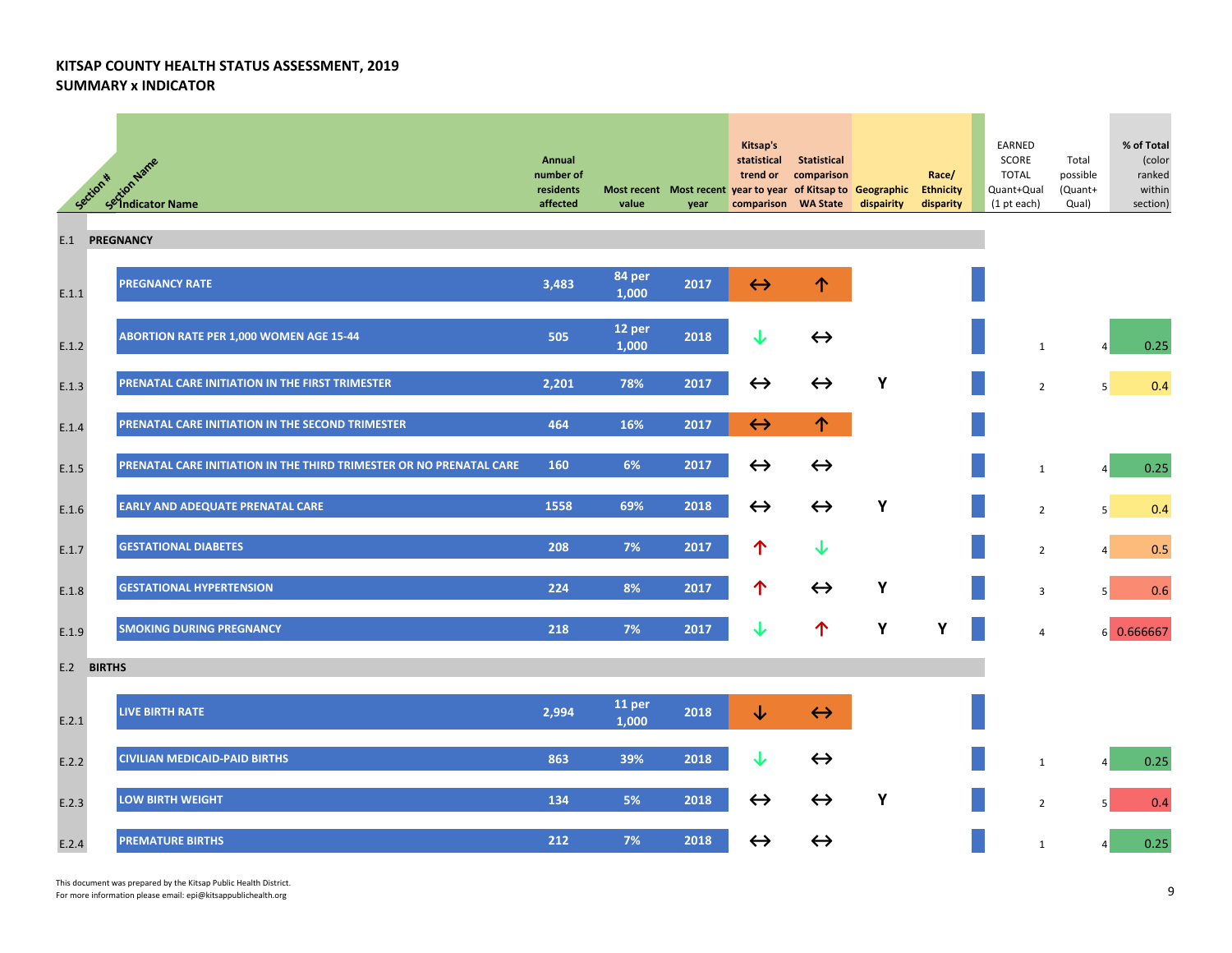|       | extion Name<br>Sextion Name<br>Section *                        | Annual<br>number of<br>residents<br>affected | Most recent Most recent year to year of Kitsap to Geographic Ethnicity<br>value | year    | Kitsap's<br>statistical<br>trend or<br>comparison WA State | <b>Statistical</b><br>comparison | dispairity | Race/<br>disparity | EARNED<br>SCORE<br><b>TOTAL</b><br>Quant+Qual<br>(1 pt each) | Total<br>possible<br>(Quant+<br>Qual) | % of Total<br>(color<br>ranked<br>within<br>section) |
|-------|-----------------------------------------------------------------|----------------------------------------------|---------------------------------------------------------------------------------|---------|------------------------------------------------------------|----------------------------------|------------|--------------------|--------------------------------------------------------------|---------------------------------------|------------------------------------------------------|
| E.3   | <b>POSTPARTUM</b>                                               |                                              |                                                                                 |         |                                                            |                                  |            |                    |                                                              |                                       |                                                      |
| E.3.1 | <b>BREASTFEEDING AT BIRTH</b>                                   | 2,761                                        | 94%                                                                             | 2018    | $\leftrightarrow$                                          | $\leftrightarrow$                |            |                    | $\mathbf{1}$                                                 | $\vert$                               | 0.25                                                 |
| E.3.2 | <b>INFANT MORTALITY</b>                                         | 14                                           | 5 per 1,000 2013-17                                                             |         | $\leftrightarrow$                                          | $\leftrightarrow$                |            | Υ                  | $\overline{2}$                                               |                                       | 0.4                                                  |
| E.3.3 | PERCENT OF INFANTS BORN SERVED BY WIC                           | 5,612                                        | 36%                                                                             | 2018    | ↓                                                          | ↓                                |            |                    |                                                              |                                       |                                                      |
|       | <b>F. QUALITY OF LIFE</b>                                       |                                              |                                                                                 |         |                                                            |                                  |            |                    |                                                              |                                       |                                                      |
| F.1   | <b>WELL-BEING</b>                                               |                                              |                                                                                 |         |                                                            |                                  |            |                    |                                                              |                                       |                                                      |
| F.1.1 | ADULTS REPORT EXCELLENT, VERY GOOD, OR GOOD GENERAL HEALTH      | 180,281                                      | 87%                                                                             | 2015-17 | 个                                                          | 个                                | Υ          | Υ                  | $\overline{4}$                                               |                                       | 6 0.666667                                           |
| F.1.2 | ADDITIONAL YEARS OF HEALTHY LIFE EXPECTED AT AGE 20             |                                              | 53                                                                              | 2016    | $\leftrightarrow$                                          | $\leftrightarrow$                |            |                    | $\overline{2}$                                               | $\vert$                               | 0.5                                                  |
| F.1.3 | ADULTS DO NOT GET NEEDED SOCIAL/EMOTIONAL SUPPORT               | 4,360                                        | 2%                                                                              | 2016    | ↓                                                          | ↓                                |            |                    | $\overline{2}$                                               | $\vert$                               | 0.5                                                  |
| F.1.4 | ADULTS WITH 3 OR MORE ADVERSE CHILDHOOD EXPERIENCES             | 63,078                                       | 32%                                                                             | 2011    |                                                            | $\leftrightarrow$                |            |                    | $\overline{2}$                                               |                                       | 3 0.666667                                           |
| F.1.5 | ADULTS REPORT ACTIVITIES LIMITED BY POOR PHYSICAL/MENTAL HEALTH | 102,107                                      | 49%                                                                             | 2017    | $\leftrightarrow$                                          | 个                                |            |                    | 3                                                            | $\vert$                               | 0.75                                                 |
| F.1.6 | ADULTS REPORT PHYSICAL IMPAIRMENT IN THE PAST MONTH             | 30,277                                       | 15%                                                                             | 2017    | $\leftrightarrow$                                          | $\leftrightarrow$                |            |                    | $\overline{2}$                                               |                                       | 0.5                                                  |
| F.1.7 | ADULTS REPORT MENTAL DISTRESS IN PAST MONTH                     | 23,776                                       | 12%                                                                             | 2015-17 | $\leftrightarrow$                                          | $\leftrightarrow$                |            |                    | $\overline{2}$                                               |                                       | 0.5                                                  |
| F.1.8 | <b>ADULTS REPORT DEPRESSION</b>                                 | 63,478                                       | 30%                                                                             | 2017    | $\leftrightarrow$                                          | $\leftrightarrow$                | Y          |                    | $\mathbf{3}$                                                 | 5 <sup>1</sup>                        | 0.6                                                  |
| F.1.9 | YOUTH REPORT DEPRESSIVE FEELINGS - 8TH GRADE                    | 950                                          | 35%                                                                             | 2018    | 个                                                          | 个                                |            | Y                  | 5                                                            | 5 <sup>1</sup>                        | $\mathbf{1}$                                         |
|       | YOUTH REPORT DEPRESSIVE FEELINGS - 10TH GRADE                   | 1,152                                        | 41%                                                                             | 2018    | 个                                                          | $\leftrightarrow$                | Υ          | Y                  | 5                                                            |                                       | 6 0.833333                                           |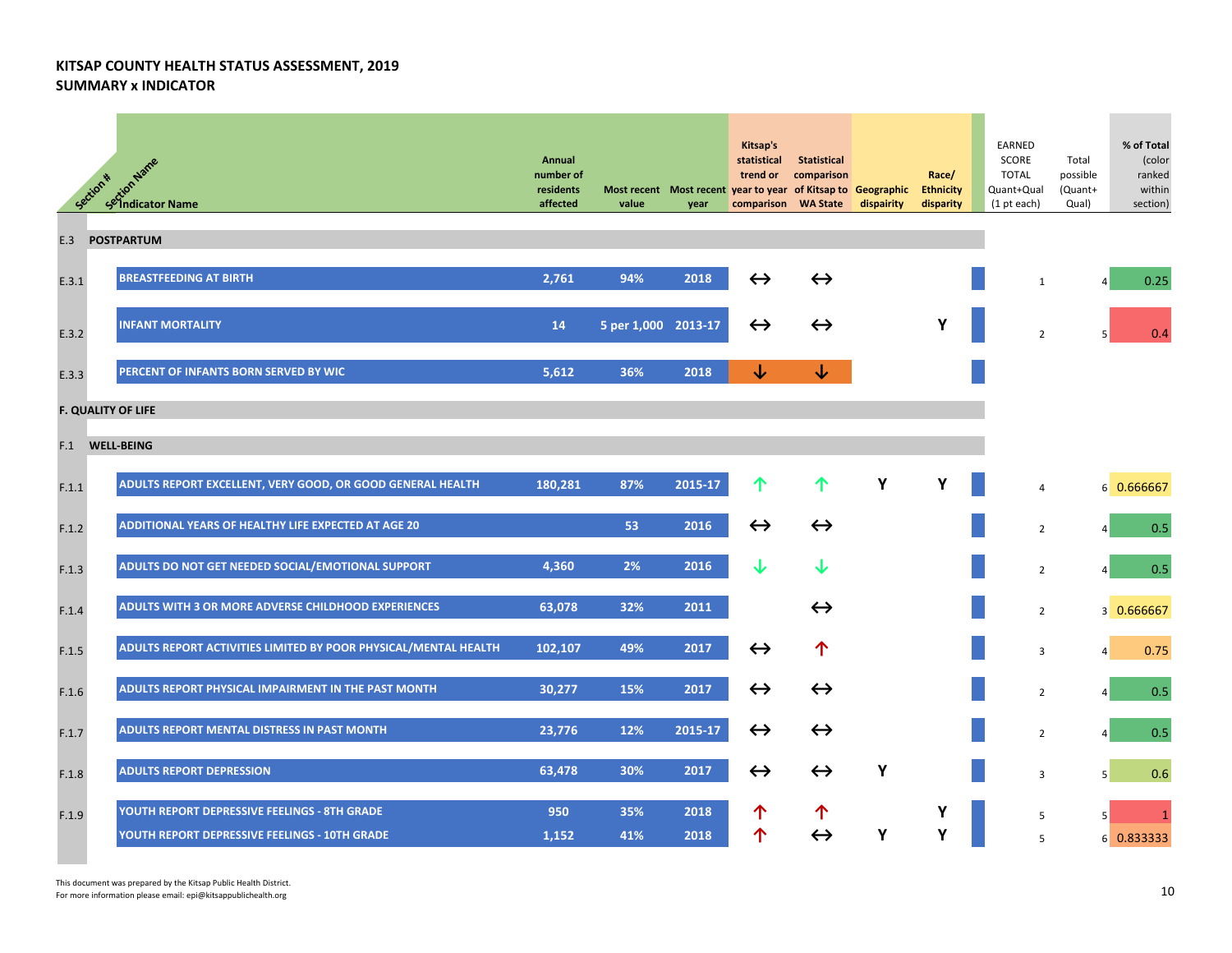| Section * | <b>A<sup>tt</sup> Script Name</b><br>Selindicator Name                                 | Annual<br>number of<br>residents<br>affected | value             | Most recent Most recent year to year of Kitsap to Geographic<br>year | Kitsap's<br>statistical<br>trend or<br>comparison | Statistical<br>comparison<br><b>WA State</b> | dispairity | Race/<br><b>Ethnicity</b><br>disparity | EARNED<br>SCORE<br><b>TOTAL</b><br>Quant+Qual<br>(1 pt each) | Total<br>possible<br>(Quant+<br>Qual) | % of Total<br>(color<br>ranked<br>within<br>section) |
|-----------|----------------------------------------------------------------------------------------|----------------------------------------------|-------------------|----------------------------------------------------------------------|---------------------------------------------------|----------------------------------------------|------------|----------------------------------------|--------------------------------------------------------------|---------------------------------------|------------------------------------------------------|
|           | YOUTH LIVE IN A HOME WITH RISK FACTOR OF POOR FAMILY MANAGEMENT -<br><b>8TH GRADE</b>  | 1,051                                        | 39%               | 2018                                                                 | 个                                                 | ↑                                            |            |                                        | 4                                                            |                                       |                                                      |
| F.1.10    | YOUTH LIVE IN A HOME WITH RISK FACTOR OF POOR FAMILY MANAGEMENT -<br><b>10TH GRADE</b> | 893                                          | 32%               | 2018                                                                 | $\leftrightarrow$                                 | $\leftrightarrow$                            |            |                                        | $\overline{2}$                                               |                                       | 0.5                                                  |
|           | YOUTH DO NOT HAVE AN ADULT TO TURN TO WHEN SAD OR HOPELESS - 8TH (                     | 605                                          | 22%               | 2018                                                                 | $\leftrightarrow$                                 | $\leftrightarrow$                            |            |                                        | $\overline{2}$                                               | 4                                     | 0.5                                                  |
| F.1.11    | YOUTH DO NOT HAVE AN ADULT TO TURN TO WHEN SAD OR HOPELESS - 10TH                      | 589                                          | 21%               | 2018                                                                 | ↓                                                 |                                              |            |                                        | $\overline{2}$                                               | 4                                     | 0.5                                                  |
|           | YOUTH SERIOUSLY CONSIDERED SUICIDE IN PAST YEAR - 8TH GRADE                            | 617                                          | 23%               | 2018                                                                 | 个                                                 | ↑                                            |            |                                        | 4                                                            |                                       | $\mathbf{1}$                                         |
| F.1.12    | YOUTH SERIOUSLY CONSIDERED SUICIDE IN PAST YEAR - 10TH GRADE                           | 765                                          | 28%               | 2018                                                                 | 个                                                 | ↑                                            |            |                                        | 4                                                            |                                       |                                                      |
|           | YOUTH HIGHLY HOPEFUL - 8TH GRADE                                                       | 1,306                                        | 48%               | 2018                                                                 |                                                   | ↑                                            |            |                                        | 3                                                            |                                       |                                                      |
| F.1.13    | YOUTH HIGHLY HOPEFUL - 10TH GRADE                                                      | 1,298                                        | 47%               | 2018                                                                 |                                                   | $\leftrightarrow$                            |            |                                        | $\overline{2}$                                               |                                       | 3 0.666667                                           |
| F.1.14    | SUICIDE NON-FATAL HOSPITALIZATION RATE                                                 | 63                                           | 25 per<br>100,000 | 2018                                                                 |                                                   | $\leftrightarrow$                            |            |                                        | $\overline{2}$                                               |                                       | 3 0.666667                                           |
| F.1.15    | <b>SUICIDE DEATH RATE</b>                                                              | 41                                           | 15 per<br>100,000 | 2018                                                                 | ↑                                                 | $\leftrightarrow$                            |            |                                        | 3                                                            |                                       | 0.75                                                 |
| F.1.16    | POPULATION WITH A DISABILITY                                                           | 37,903                                       | 17%               | 2013-17                                                              |                                                   | 个                                            | Υ          | Υ                                      | 5                                                            |                                       | 6 0.833333                                           |
| F.1.17    | SCHOOL SPECIAL EDUCATION ENROLLMENT                                                    | 5,574                                        | 15%               | 2017-18                                                              | ↑                                                 |                                              | Υ          |                                        | 3                                                            | 4                                     | 0.75                                                 |
| F.2       | <b>SAFETY AND VIOLENCE</b>                                                             |                                              |                   |                                                                      |                                                   |                                              |            |                                        |                                                              |                                       |                                                      |
| F.2.1     | YOUTH FEEL UNSAFE AT SCHOOL - 8TH GRADE                                                | 558                                          | 21%               | 2018                                                                 | ↑                                                 | $\leftrightarrow$                            |            |                                        | 3                                                            | 5                                     | 0.6                                                  |
|           | YOUTH FEEL UNSAFE AT SCHOOL - 10TH GRADE                                               | 653                                          | 23%               | 2018                                                                 | 个                                                 | 个                                            | Y          | N                                      | 4                                                            |                                       | 6 0.666667                                           |
| F.2.2     | YOUTH BULLYING - 6TH GRADE                                                             | 886                                          | 33%               | 2018                                                                 | 个                                                 | $\leftrightarrow$                            |            |                                        | 2                                                            |                                       | 0.5                                                  |
|           | <b>YOUTH BULLYING - 8TH GRADE</b>                                                      | 760                                          | 28%               | 2018                                                                 |                                                   | $\leftrightarrow$                            |            | Υ                                      | 2                                                            | 5                                     | 0.4                                                  |
|           | YOUTH BULLYING - 10TH GRADE                                                            | 587                                          | 21%               | 2018                                                                 |                                                   | 个                                            | Y          | Υ                                      | 4                                                            |                                       | 6 0.666667                                           |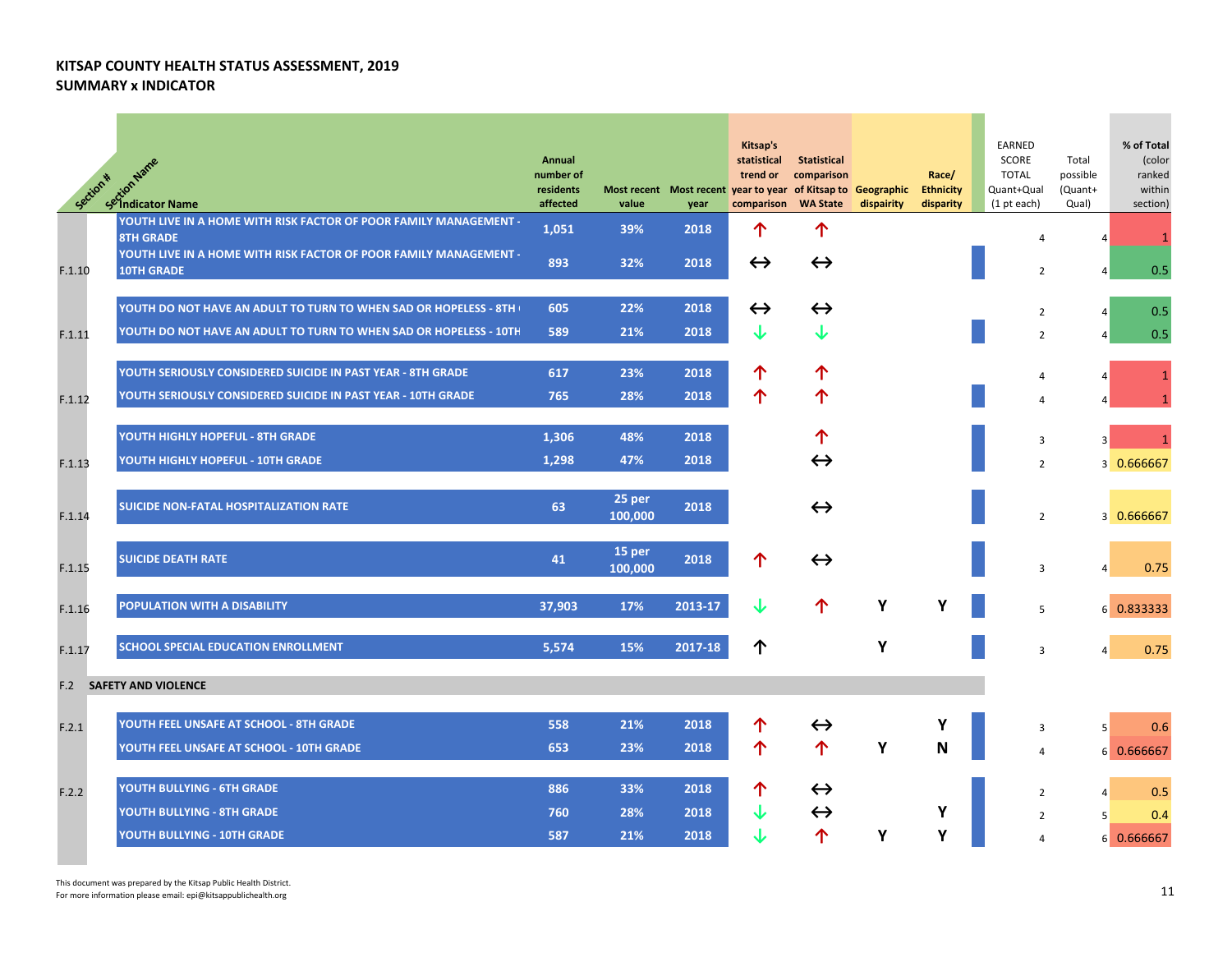| Section * | Ction Name<br><b><i>S</i></b> indicator Name                         | Annual<br>number of<br>residents<br>affected | Most recent Most recent year to year<br>value | year | Kitsap's<br>statistical<br>trend or<br>comparison | <b>Statistical</b><br>comparison<br>of Kitsap to Geographic<br><b>WA State</b> | dispairity | Race/<br><b>Ethnicity</b><br>disparity | EARNED<br>SCORE<br><b>TOTAL</b><br>Quant+Qual<br>(1 pt each) | Total<br>possible<br>(Quant+<br>Qual) | % of Total<br>(color<br>ranked<br>within<br>section) |
|-----------|----------------------------------------------------------------------|----------------------------------------------|-----------------------------------------------|------|---------------------------------------------------|--------------------------------------------------------------------------------|------------|----------------------------------------|--------------------------------------------------------------|---------------------------------------|------------------------------------------------------|
|           | YOUTH MADE TO FEEL UNSAFE BY BOYFRIEND OR GIRLFRIEND IN PAST YEAR -: | 381                                          | 14%                                           | 2018 | $\leftrightarrow$                                 | $\leftrightarrow$                                                              |            |                                        | $\mathbf{1}$                                                 | $\overline{4}$                        | 0.25                                                 |
| F.2.3     | YOUTH MADE TO FEEL UNSAFE BY BOYFRIEND OR GIRLFRIEND IN PAST YEAR -  | 514                                          | 19%                                           | 2018 | $\leftrightarrow$                                 | $\leftrightarrow$                                                              |            |                                        | $\mathbf{1}$                                                 |                                       | 0.25                                                 |
| F.2.4     | <b>PERSONAL CRIME RATE</b>                                           | 3,986                                        | 15 per<br>1,000                               | 2017 | ↑                                                 | 个                                                                              |            |                                        | 3                                                            | 4                                     | 0.75                                                 |
| F.2.5     | <b>PROPERTY CRIME RATE</b>                                           | 8,982                                        | 34 per<br>1,000                               | 2017 | ↓                                                 | ↓                                                                              |            |                                        | $\mathbf{1}$                                                 | Δ                                     | 0.25                                                 |
| F.2.6     | <b>RATE OF CRIMES TO SOCIETY</b>                                     | 1,177                                        | 4 per 1,000                                   | 2017 | $\leftrightarrow$                                 | ↓                                                                              |            |                                        | $\mathbf{1}$                                                 | $\vert$                               | 0.25                                                 |
| F.2.7     | <b>TOTAL CRIME RATE - GROUP A</b>                                    | 13,771                                       | 52 per<br>1,000                               | 2018 | $\leftrightarrow$                                 | ↓                                                                              | Υ          |                                        | $\overline{2}$                                               | 5                                     | 0.4                                                  |
|           | <b>TOTAL CRIME RATE - GROUP B</b>                                    | 853                                          | 3 per 1,000                                   | 2018 | $\leftrightarrow$                                 |                                                                                | Υ          |                                        | $\overline{2}$                                               | $\overline{4}$                        | 0.5                                                  |
| F.2.8     | <b>ADULT ARREST RATE</b>                                             | 3,929                                        | 19 per<br>1,000                               | 2017 | $\leftrightarrow$                                 | ↓                                                                              |            |                                        | $\mathbf{1}$                                                 | Δ                                     | 0.25                                                 |
| F.2.9     | <b>ADOLESCENT (AGE 10-17) ARREST RATE</b>                            | 279                                          | 12 per<br>1,000                               | 2017 | $\leftrightarrow$                                 | ↓                                                                              |            |                                        | $\mathbf{1}$                                                 | $\overline{a}$                        | 0.25                                                 |
| F.2.10    | CHILD ABUSE AND NEGLECT ACCEPTED REFERRAL RATE                       | 2,940                                        | 35 per<br>1,000                               | 2018 | $\leftrightarrow$                                 | ↓                                                                              | Υ          |                                        | $\overline{2}$                                               | 5                                     | 0.4                                                  |
|           | YOUTH HAVE EVER BEEN PHYSICALLY ABUSED BY AN ADULT - 8TH GRADE       | 585                                          | 22%                                           | 2018 | ↓                                                 | $\leftrightarrow$                                                              |            |                                        | $\mathbf{1}$                                                 | 4                                     | 0.25                                                 |
| F.2.11    | YOUTH HAVE EVER BEEN PHYSICALLY ABUSED BY AN ADULT - 10TH GRADE      | 701                                          | 25%                                           | 2018 | $\leftrightarrow$                                 | $\leftrightarrow$                                                              |            |                                        | $\mathbf{1}$                                                 | 4                                     | 0.25                                                 |
| F.2.12    | <b>DOMESTIC VIOLENCE OFFENSE RATE</b>                                | 1,226                                        | 5 per 1,000                                   | 2017 | $\leftrightarrow$                                 | J                                                                              | Υ          |                                        | $\overline{2}$                                               | 5                                     | 0.4                                                  |
|           | <b>G. HEALTH-RELATED BEHAVIORS</b>                                   |                                              |                                               |      |                                                   |                                                                                |            |                                        |                                                              |                                       |                                                      |
|           | <b>G.1 SUBSTANCE USE</b>                                             |                                              |                                               |      |                                                   |                                                                                |            |                                        |                                                              |                                       |                                                      |
| G.1.1     | <b>ADULT CURRENT SMOKING</b>                                         | 32,783                                       | 16%                                           | 2017 | $\leftrightarrow$                                 |                                                                                | Y          | Y                                      | 5                                                            |                                       | 6 0.833333                                           |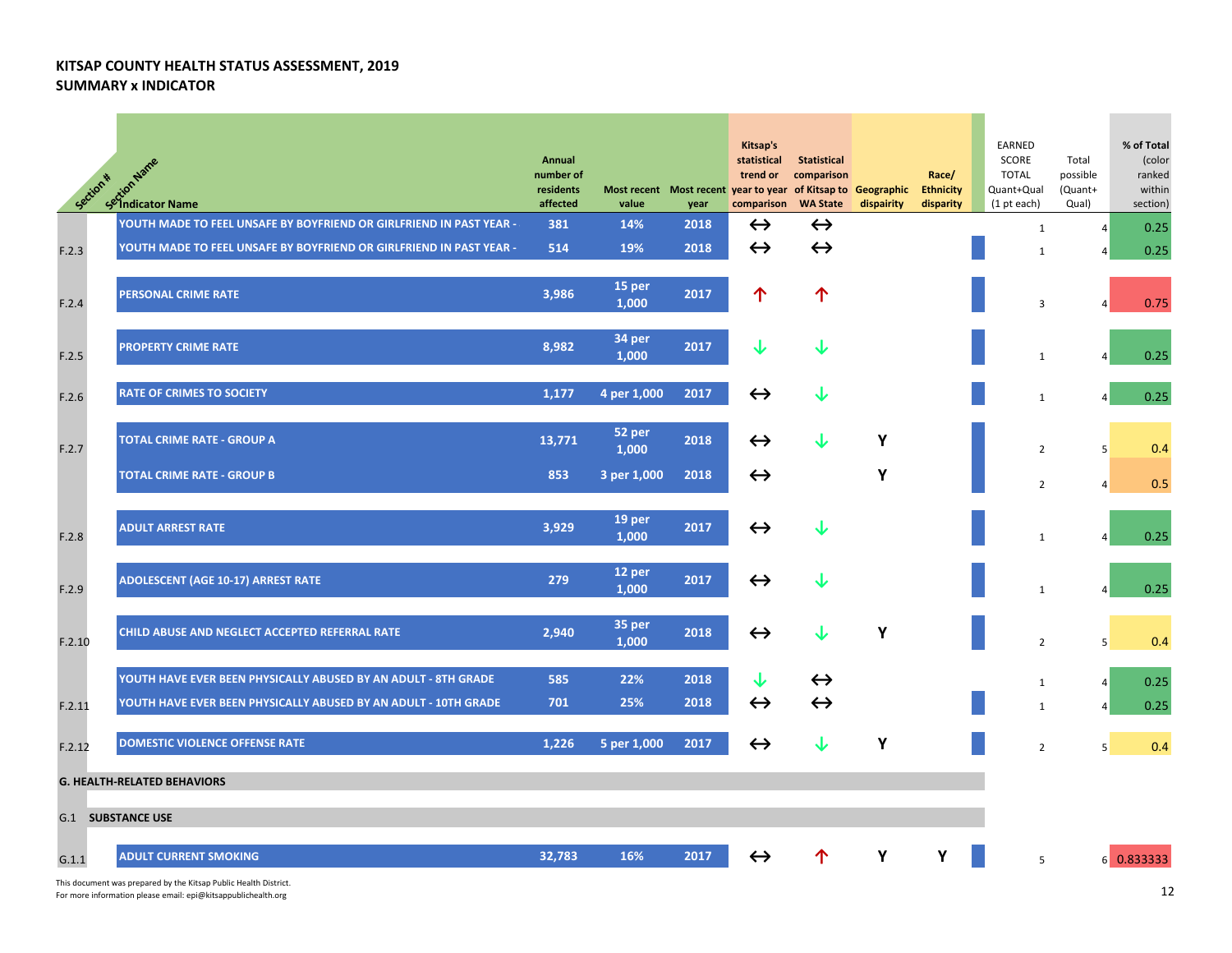| Section * | setion Name<br>Setion Name                                                          | Annual<br>number of<br>residents<br>affected | value             | Most recent Most recent year to year of Kitsap to Geographic<br>year | Kitsap's<br>statistical<br>trend or<br>comparison WA State | <b>Statistical</b><br>comparison | dispairity | Race/<br><b>Ethnicity</b><br>disparity | EARNED<br>SCORE<br><b>TOTAL</b><br>Quant+Qual<br>$(1$ pt each) | Total<br>possible<br>(Quant+<br>Qual) | % of Total<br>(color<br>ranked<br>within<br>section) |
|-----------|-------------------------------------------------------------------------------------|----------------------------------------------|-------------------|----------------------------------------------------------------------|------------------------------------------------------------|----------------------------------|------------|----------------------------------------|----------------------------------------------------------------|---------------------------------------|------------------------------------------------------|
| G.1.2     | SALES OF TOBACCO TO MINORS - FAILED COMPLIANCE CHECKS                               | 14                                           | 21%               | 2013-17                                                              | $\leftrightarrow$                                          | ↑                                |            |                                        | 3                                                              | 4                                     | 0.75                                                 |
|           | YOUTH CURRENT SMOKING - 8TH GRADE                                                   | 109                                          | 4%                | 2018                                                                 | ↓                                                          | ↑                                |            |                                        | 3                                                              | $\overline{4}$                        | 0.75                                                 |
| G.1.3     | YOUTH CURRENT SMOKING - 10TH GRADE                                                  | 204                                          | 7%                | 2018                                                                 | J                                                          | 个                                |            |                                        | 3                                                              | $\vert$                               | 0.75                                                 |
|           | YOUTH CURRENT VAPING - 8TH GRADE                                                    | 284                                          | 10%               | 2018                                                                 | ↑                                                          | $\leftrightarrow$                |            |                                        | 3                                                              | 4                                     | 0.75                                                 |
| G.1.4     | YOUTH CURRENT VAPING - 10TH GRADE                                                   | 652                                          | 23%               | 2018                                                                 | 个                                                          | $\leftrightarrow$                |            |                                        | 3                                                              | $\vert$                               | 0.75                                                 |
|           | YOUTH CURRENT MARIJUANA USE - 8TH GRADE                                             | 212                                          | 8%                | 2018                                                                 | ↓                                                          | $\leftrightarrow$                |            |                                        | $\overline{2}$                                                 | 4                                     | 0.5                                                  |
| G.1.5     | YOUTH CURRENT MARIJUANA USE - 10TH GRADE                                            | 508                                          | 18%               | 2018                                                                 | $\leftrightarrow$                                          | $\leftrightarrow$                |            |                                        | $\overline{2}$                                                 | 4                                     | 0.5                                                  |
|           | YOUTH CURRENT PRESCRIPTION DRUG (PAINKILLERS) USE TO GET HIGH - 8TH<br><b>GRADE</b> | 92                                           | 3%                | 2018                                                                 | $\leftrightarrow$                                          | 个                                |            |                                        | 3                                                              | 4                                     | 0.75                                                 |
| G.1.6     | YOUTH CURRENT PRESCRIPTION DRUG (PAINKILLERS) USE TO GET HIGH - 10TH                | 86                                           | 3%                | 2018                                                                 | ↓                                                          | $\leftrightarrow$                |            |                                        | $\overline{2}$                                                 |                                       | 0.5                                                  |
| G.1.7     | <b>ADULT BINGE ALCOHOL DRINKERS</b>                                                 | 54.167                                       | 26%               | 2015-17                                                              | $\leftrightarrow$                                          | $\leftrightarrow$                |            |                                        | $\overline{2}$                                                 | 4                                     | 0.5                                                  |
| G.1.8     | SIXTH GRADERS EVER USED ALCOHOL                                                     | 703                                          | 26%               | 2018                                                                 | ↑                                                          | $\leftrightarrow$                |            |                                        | 3                                                              | $\vert$                               | 0.75                                                 |
|           | YOUTH CURRENT ALCOHOL USE - 8TH GRADE                                               | 235                                          | 9%                | 2018                                                                 | ↓                                                          | $\leftrightarrow$                |            |                                        | 2                                                              | 4                                     | 0.5                                                  |
| G.1.9     | YOUTH CURRENT ALCOHOL USE - 10TH GRADE                                              | 531                                          | 19%               | 2018                                                                 | ↓                                                          | $\leftrightarrow$                |            |                                        | $\overline{2}$                                                 | 4                                     | 0.5                                                  |
|           | YOUTH BINGE ALCOHOL USE - 8TH GRADE                                                 | 83                                           | 3%                | 2018                                                                 | ↓                                                          | $\leftrightarrow$                |            |                                        | $\overline{2}$                                                 | $\overline{4}$                        | 0.5                                                  |
| G.1.10    | YOUTH BINGE ALCOHOL USE - 10TH GRADE                                                | 234                                          | 8%                | 2018                                                                 | ↓                                                          | $\leftrightarrow$                |            |                                        | $\overline{2}$                                                 | $\vert$                               | 0.5                                                  |
|           | YOUTH DRUNK OR HIGH AT SCHOOL IN PAST YEAR - 8TH GRADE                              | 244                                          | 9%                | 2018                                                                 | $\leftrightarrow$                                          | $\leftrightarrow$                |            |                                        | $\overline{2}$                                                 | $\vert$                               | 0.5                                                  |
| G.1.11    | YOUTH DRUNK OR HIGH AT SCHOOL IN PAST YEAR - 10TH GRADE                             | 417                                          | 15%               | 2018                                                                 | $\leftrightarrow$                                          | $\leftrightarrow$                |            |                                        | $\overline{2}$                                                 | 4                                     | 0.5                                                  |
| G.1.12    | <b>ALCOHOL RELATED DEATH RATE</b>                                                   | 35                                           | 11 per<br>100.000 | 2018                                                                 | ↔                                                          | $\leftrightarrow$                |            |                                        | $\overline{2}$                                                 |                                       | 0.5                                                  |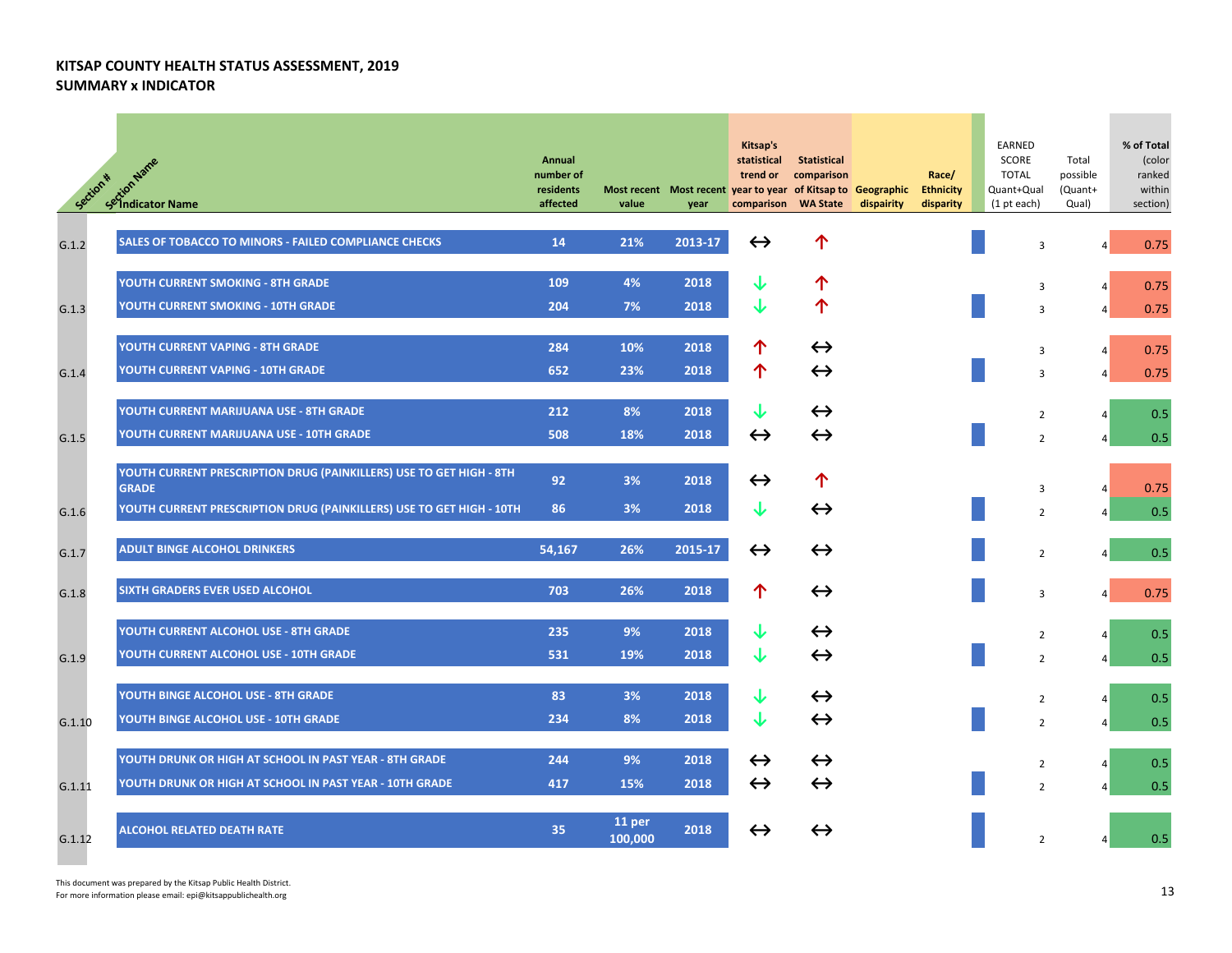| Section * | setion Name<br>Setion Name                                                               | Annual<br>number of<br>residents<br>affected | value              | year    | Kitsap's<br>statistical<br>trend or<br>Most recent Most recent year to year of Kitsap to Geographic<br>comparison | Statistical<br>comparison<br><b>WA State</b> | dispairity | Race/<br><b>Ethnicity</b><br>disparity | EARNED<br>SCORE<br><b>TOTAL</b><br>Quant+Qual<br>(1 pt each) | Total<br>possible<br>(Quant+<br>Qual) | % of Total<br>(color<br>ranked<br>within<br>section) |
|-----------|------------------------------------------------------------------------------------------|----------------------------------------------|--------------------|---------|-------------------------------------------------------------------------------------------------------------------|----------------------------------------------|------------|----------------------------------------|--------------------------------------------------------------|---------------------------------------|------------------------------------------------------|
| G.1.13    | ALCOHOL RELATED HOSPITALIZATION RATE                                                     | 496                                          | 170 per<br>100,000 | 2015    | 个                                                                                                                 | J                                            |            |                                        | 3                                                            |                                       | 0.75                                                 |
| G.1.14    | <b>DRUG RELATED DEATH RATE</b>                                                           | 32                                           | 10 per<br>100,000  | 2017    | ↑                                                                                                                 | $\leftrightarrow$                            |            |                                        | 3                                                            |                                       | 0.75                                                 |
| G.1.15    | <b>DRUG RELATED HOSPITALIZATION RATE</b>                                                 | 170                                          | 64 per<br>100,000  | 2017    | $\leftrightarrow$                                                                                                 | ↓                                            |            |                                        | $\overline{2}$                                               |                                       | 0.5                                                  |
| G.1.16    | <b>OPIOID RELATED DEATH RATE</b>                                                         | 22                                           | 7 per<br>100,000   | 2017    | $\leftrightarrow$                                                                                                 | $\leftrightarrow$                            |            |                                        | $\overline{2}$                                               |                                       | 0.5                                                  |
| G.1.17    | <b>OPIOID RELATED HOSPITALIZATION RATE</b>                                               | 54                                           | 19 per<br>100,000  | 2017    | 个                                                                                                                 | $\leftrightarrow$                            |            |                                        | 3                                                            |                                       | 0.75                                                 |
| G.1.18    | <b>OPIOID PRESCRIPTION RATE</b>                                                          |                                              | 61 per<br>1,000    | 2019 Q1 | ↓                                                                                                                 | $\leftrightarrow$                            |            |                                        | $\overline{2}$                                               |                                       | 0.5                                                  |
|           | YOUTH RIDING WITH SOMEONE WHO HAD BEEN DRINKING IN PAST MONTH -<br><b>8TH GRADE</b>      | 379                                          | 14%                | 2018    | $\leftrightarrow$                                                                                                 | ↓                                            |            |                                        | $\overline{2}$                                               | $\overline{4}$                        | 0.5                                                  |
| G.1.19    | YOUTH RIDING WITH SOMEONE WHO HAD BEEN DRINKING IN PAST MONTH -<br><b>10TH GRADE</b>     | 444                                          | 16%                | 2018    | $\leftrightarrow$                                                                                                 | $\leftrightarrow$                            |            |                                        | $\overline{2}$                                               | $\overline{4}$                        | 0.5                                                  |
|           | YOUTH REPORT RIDING IN A CAR WITH SOMEONE WHO WAS USING<br><b>MARIJUANA - 8TH GRADE</b>  | 298                                          | 11%                | 2018    | 个                                                                                                                 | $\leftrightarrow$                            |            |                                        | 3                                                            | $\overline{4}$                        | 0.75                                                 |
| G.1.20    | YOUTH REPORT RIDING IN A CAR WITH SOMEONE WHO WAS USING<br><b>MARIJUANA - 10TH GRADE</b> | 466                                          | 17%                | 2018    | $\leftrightarrow$                                                                                                 | $\leftrightarrow$                            |            |                                        | $\overline{2}$                                               |                                       | 0.5                                                  |
| G.1.21    | YOUTH REPORT DRIVING AFTER USING MARIJUANA IN PAST MONTH - 10TH<br><b>GRADE</b>          | 938                                          | 34%                | 2018    | $\leftrightarrow$                                                                                                 | $\leftrightarrow$                            |            |                                        | $\overline{2}$                                               |                                       | 0.5                                                  |
|           | <b>G.2 WEIGHT, NUTRITION AND PHYSICAL ACTIVITY</b>                                       |                                              |                    |         |                                                                                                                   |                                              |            |                                        |                                                              |                                       |                                                      |
| G.2.1     | <b>ADULTS OVERWEIGHT OR OBESE</b>                                                        | 120,482                                      | 58%                | 2017    | $\leftrightarrow$                                                                                                 |                                              | Υ          |                                        | 4                                                            |                                       | 6 0.666667                                           |
| G.2.2     | YOUTH OVERWEIGHT OR OBESE - 8TH GRADE                                                    | 730                                          | 27%                | 2018    | ↑                                                                                                                 | $\leftrightarrow$                            |            | N                                      | 3                                                            | 5                                     | 0.6                                                  |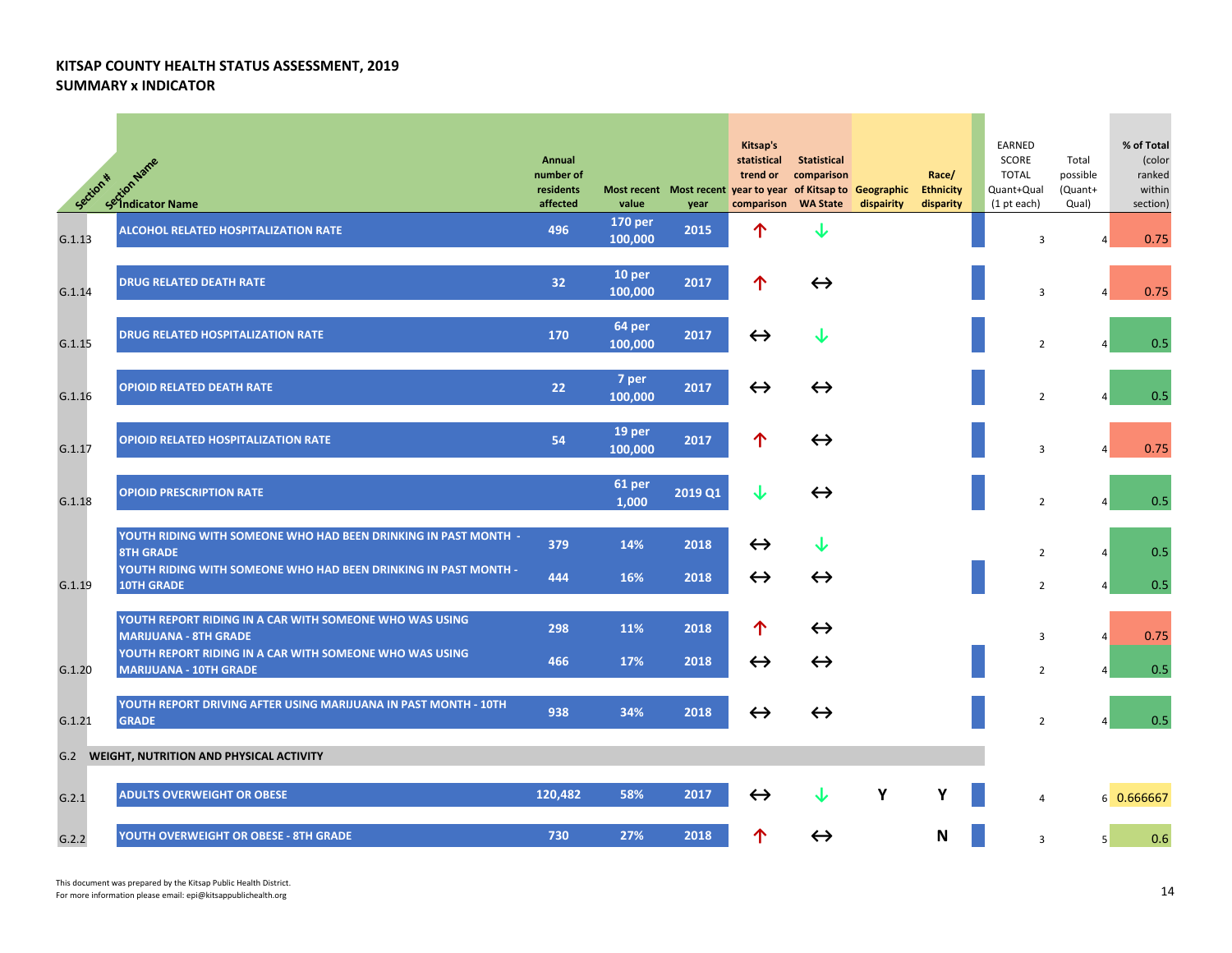| Section * | R <sup>*</sup> Script <sup>Name</sup><br>Selindicator Name   | Annual<br>number of<br>residents<br>affected | Most recent Most recent year to year of Kitsap to Geographic<br>value | year | Kitsap's<br>statistical<br>trend or<br>comparison WA State | Statistical<br>comparison       | dispairity   | Race/<br><b>Ethnicity</b><br>disparity | EARNED<br>SCORE<br><b>TOTAL</b><br>Quant+Qual<br>$(1$ pt each) | Total<br>possible<br>(Quant+<br>Qual) | % of Total<br>(color<br>ranked<br>within<br>section) |
|-----------|--------------------------------------------------------------|----------------------------------------------|-----------------------------------------------------------------------|------|------------------------------------------------------------|---------------------------------|--------------|----------------------------------------|----------------------------------------------------------------|---------------------------------------|------------------------------------------------------|
|           | YOUTH OVERWEIGHT OR OBESE - 10TH GRADE                       | 732                                          | 26%                                                                   | 2018 | $\leftrightarrow$                                          | $\leftrightarrow$               | Υ            | Υ                                      | $\overline{4}$                                                 |                                       | 6 0.666667                                           |
| G.2.3     | ADULT DAILY FRUIT AND VEGETABLE CONSUMPTION                  | 46,931                                       | 23%                                                                   | 2017 | $\leftrightarrow$                                          | $\leftrightarrow$               |              |                                        | $\overline{2}$                                                 | $\vert$                               | 0.5                                                  |
|           | YOUTH DAILY FRUIT AND VEGETABLE CONSUMPTION - 8TH GRADE      | 532                                          | 19%                                                                   | 2018 | ↓                                                          | $\leftrightarrow$               |              |                                        | 3                                                              | $\vert$                               | 0.75                                                 |
| G.2.4     | YOUTH DAILY FRUIT AND VEGETABLE CONSUMPTION - 10TH GRADE     | 532                                          | 19%                                                                   | 2018 | ↓                                                          | $\leftrightarrow$               |              |                                        | $\overline{3}$                                                 | $\overline{4}$                        | 0.75                                                 |
| G.2.5     | ADULTS NOT MEETING RECOMMENDATIONS FOR PHYSICAL ACTIVITY     | 53,664                                       | 26%                                                                   | 2017 | $\leftrightarrow$                                          | $\leftrightarrow$               |              |                                        | $\overline{2}$                                                 | 4                                     | 0.5                                                  |
| G.2.6     | ADULTS NOT GETTING ANY PHYSICAL ACTIVITY IN PAST MONTH       | 50,114                                       | 24%                                                                   | 2017 | $\leftrightarrow$                                          | 个                               |              |                                        | 3                                                              | $\vert$                               | 0.75                                                 |
|           |                                                              |                                              |                                                                       |      |                                                            |                                 |              |                                        |                                                                |                                       |                                                      |
|           | YOUTH PHYSICALLY ACTIVE AT RECOMMENDED LEVEL - 8TH GRADE     | 1,629                                        | 60%                                                                   | 2018 | $\leftrightarrow$                                          | ↑                               |              |                                        | $\overline{2}$                                                 | $\overline{a}$                        | 0.5                                                  |
| G.2.7     | YOUTH PHYSICALLY ACTIVE AT RECOMMENDED LEVEL - 10TH GRADE    | 1,213                                        | 44%                                                                   | 2018 | ↓                                                          | $\downarrow$                    |              |                                        | $\overline{4}$                                                 | 4                                     | $\mathbf{1}$                                         |
|           | YOUTH HAVE 2 HOURS OR LESS OF DAILY SCREEN TIME - 8TH GRADE  | 1,053                                        | 39%                                                                   | 2018 | ↓                                                          | $\leftrightarrow$               |              |                                        | 3                                                              | 4                                     | 0.75                                                 |
| G.2.8     | YOUTH HAVE 2 HOURS OR LESS OF DAILY SCREEN TIME - 10TH GRADE | 1,061                                        | 38%                                                                   | 2018 | $\leftrightarrow$                                          | $\leftrightarrow$               |              |                                        | $\overline{2}$                                                 | Δ                                     | 0.5                                                  |
|           |                                                              |                                              |                                                                       |      |                                                            |                                 |              |                                        |                                                                |                                       |                                                      |
|           | H. DEATH, ILLNESS, INJURY AND DISABILITY                     |                                              |                                                                       |      |                                                            |                                 |              |                                        |                                                                |                                       |                                                      |
| H.1       | <b>DEATHS AND HOSPITALIZATIONS</b>                           |                                              |                                                                       |      |                                                            |                                 |              |                                        |                                                                |                                       |                                                      |
| H.1.1     | LIFE EXPECTANCY AT BIRTH                                     |                                              | 82                                                                    | 2017 |                                                            | ↑                               | $\mathsf{N}$ | Υ                                      | $\mathbf{1}$                                                   |                                       | 6 0.166667                                           |
| H.1.2     | <b>ALL-CAUSE DEATH RATE</b>                                  | 2,261                                        | <b>617 per</b><br>100,000                                             | 2017 | ↓                                                          |                                 |              |                                        | $\Omega$                                                       |                                       |                                                      |
| H.1.3     | <b>LEADING CAUSES OF DEATH</b>                               | See report                                   |                                                                       |      |                                                            | $6 \uparrow 14 \leftrightarrow$ | 3Y           | <b>2Y</b>                              | $\overline{3}$                                                 |                                       | 0.5                                                  |
| H.1.4     | YEARS OF POTENTIAL LIFE LOST (YPLL) DUE TO PREMATURE DEATH   | 6,954 years                                  | 3,275 per<br>100,000                                                  | 2017 | $\leftrightarrow$                                          |                                 |              |                                        | 0                                                              |                                       |                                                      |
| H.1.5     | YEARS OF POTENTIAL LIFE LOST (YPLL) BY CAUSE                 | See report                                   |                                                                       |      |                                                            |                                 |              |                                        |                                                                |                                       |                                                      |

This document was prepared by the Kitsap Public Health District. This document was prepared by the Kitsap Public Health District.<br>For more information please email: epi@kitsappublichealth.org 15 March 2016 Parameter and the Starter and the Starter and the Starter and the Starter and the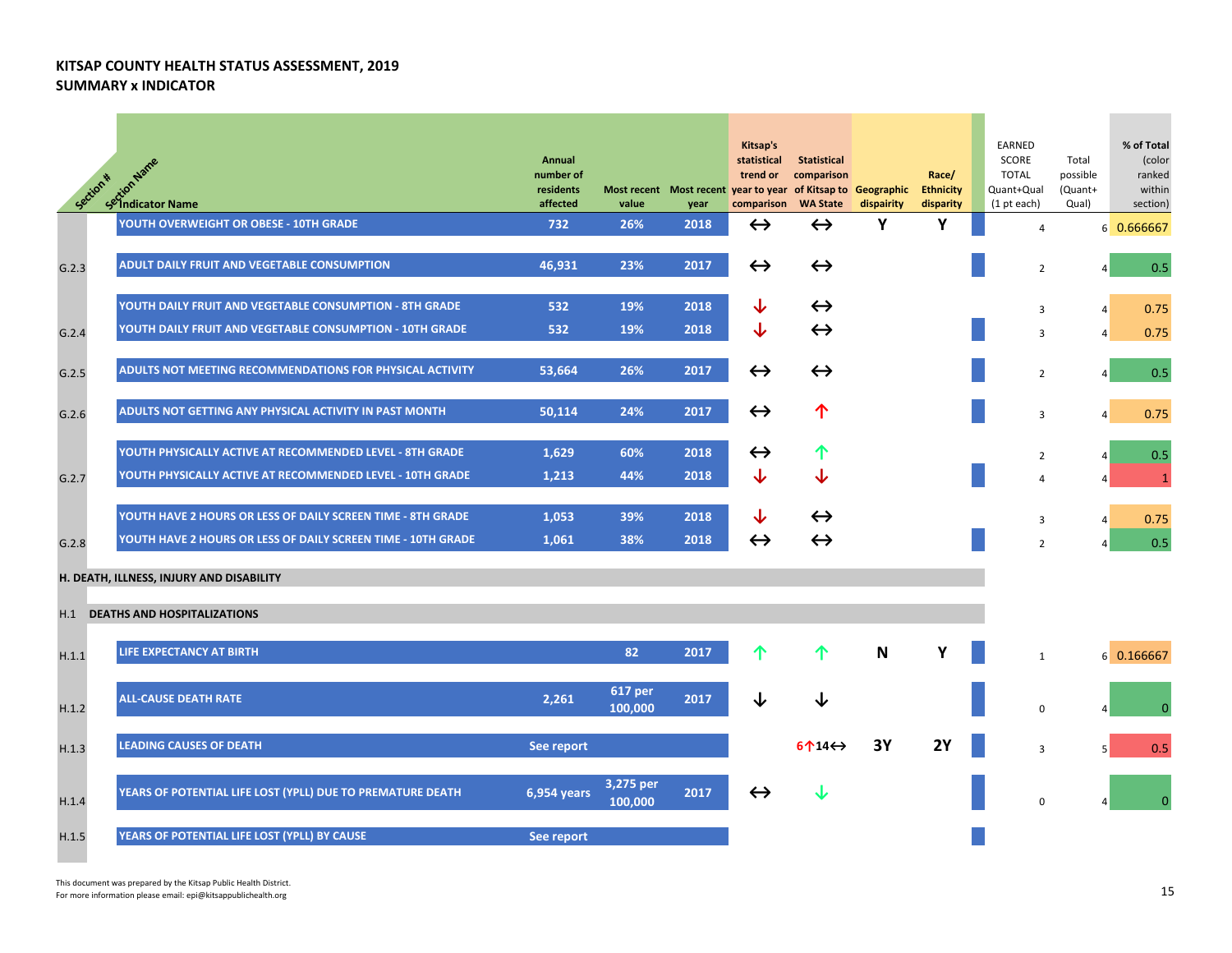| Section * | setion Name<br>Setion Name                        | Annual<br>number of<br>residents<br>affected | value                     | Most recent Most recent year to year of Kitsap to Geographic<br>year | Kitsap's<br>statistical<br>trend or<br>comparison WA State | <b>Statistical</b><br>comparison | dispairity | Race/<br><b>Ethnicity</b><br>disparity | EARNED<br>SCORE<br><b>TOTAL</b><br>Quant+Qual<br>$(1$ pt each) | Total<br>possible<br>(Quant+<br>Qual) | % of Total<br>(color<br>ranked<br>within<br>section) |
|-----------|---------------------------------------------------|----------------------------------------------|---------------------------|----------------------------------------------------------------------|------------------------------------------------------------|----------------------------------|------------|----------------------------------------|----------------------------------------------------------------|---------------------------------------|------------------------------------------------------|
| H.1.6     | <b>ALL-CAUSE HOSPITALIZATION RATE</b>             | 20,985                                       | 7,087 per<br>100,000      | 2017                                                                 | $\leftrightarrow$                                          | J                                |            |                                        | 0                                                              |                                       | $\Omega$                                             |
| H.1.7     | <b>LEADING CAUSES OF HOSPITALIZATIONS</b>         | See report                                   |                           |                                                                      |                                                            | $5\sqrt{213}\leftrightarrow$     |            |                                        | $\mathbf{1}$                                                   |                                       | 3 0.333333                                           |
| H.1.8     | ALL-CAUSE EMERGENCY DEPARTMENT VISITS             | 7,336                                        | 27 per<br>1,000           | 2019 Oct                                                             | $\leftrightarrow$                                          |                                  |            |                                        | 0                                                              |                                       |                                                      |
|           | <b>H.2 CHRONIC DISEASE</b>                        |                                              |                           |                                                                      |                                                            |                                  |            |                                        |                                                                |                                       |                                                      |
| H.2.1     | ADULTS HAVE LOST A TOOTH TO GUM DISEASE OR DECAY  | 81,388                                       | 39%                       | 2016                                                                 | $\leftrightarrow$                                          | 个                                |            |                                        | $\mathbf{1}$                                                   |                                       | 0.25                                                 |
| H.2.2     | ADULTS EVER TOLD THEY HAVE HIGH CHOLESTEROL       | 61,807                                       | 30%                       | 2017                                                                 | $\leftrightarrow$                                          | ↓                                |            |                                        | 0                                                              |                                       | $\Omega$                                             |
| H.2.3     | ADULTS EVER TOLD THEY HAVE HIGH BLOOD PRESSURE    | 141,781                                      | 68%                       | 2017                                                                 | $\leftrightarrow$                                          | ↓                                |            |                                        | 0                                                              |                                       | $\Omega$                                             |
| H.2.4     | ADULTS EVER TOLD THEY HAVE CARDIOVASCULAR DISEASE | 12,528                                       | 6%                        | 2017                                                                 | $\leftrightarrow$                                          | ↓                                |            |                                        | 0                                                              |                                       | $\Omega$                                             |
| H.2.5     | <b>ADULTS EVER TOLD THEY HAVE DIABETES</b>        | 12,528                                       | 6%                        | 2017                                                                 | $\leftrightarrow$                                          | ↓                                |            |                                        | 0                                                              |                                       | $\mathbf{0}$                                         |
|           | YOUTH EVER TOLD THEY HAVE DIABETES - 8TH GRADE    | 77                                           | 3%                        | 2014                                                                 |                                                            | $\leftrightarrow$                |            |                                        | 0                                                              | 3                                     | O                                                    |
| H.2.6     | YOUTH EVER TOLD THEY HAVE DIABETES - 10TH GRADE   | 89                                           | 3%                        | 2014                                                                 |                                                            | $\leftrightarrow$                |            |                                        | 0                                                              | 3                                     | $\Omega$                                             |
|           | YOUTH EVER TOLD THEY HAVE ASTHMA - 8TH GRADE      | 584                                          | 22%                       | 2018                                                                 | $\leftrightarrow$                                          | $\leftrightarrow$                |            |                                        | 0                                                              |                                       | $\Omega$                                             |
| H.2.7     | YOUTH EVER TOLD THEY HAVE ASTHMA - 10TH GRADE     | 596                                          | 21%                       | 2018                                                                 | $\leftrightarrow$                                          | $\leftrightarrow$                |            |                                        | 0                                                              |                                       |                                                      |
| H.2.8     | <b>CANCER INCIDENCE</b>                           | 1,739                                        | 487 per<br>100,000        | 2016                                                                 | J                                                          | $\leftrightarrow$                |            |                                        | 0                                                              |                                       |                                                      |
| H.2.9     | <b>FEMALE BREAST CANCER INCIDENCE</b>             | 300                                          | <b>160 per</b><br>100.000 | 2016                                                                 | $\leftrightarrow$                                          | $\leftrightarrow$                |            |                                        | 0                                                              |                                       |                                                      |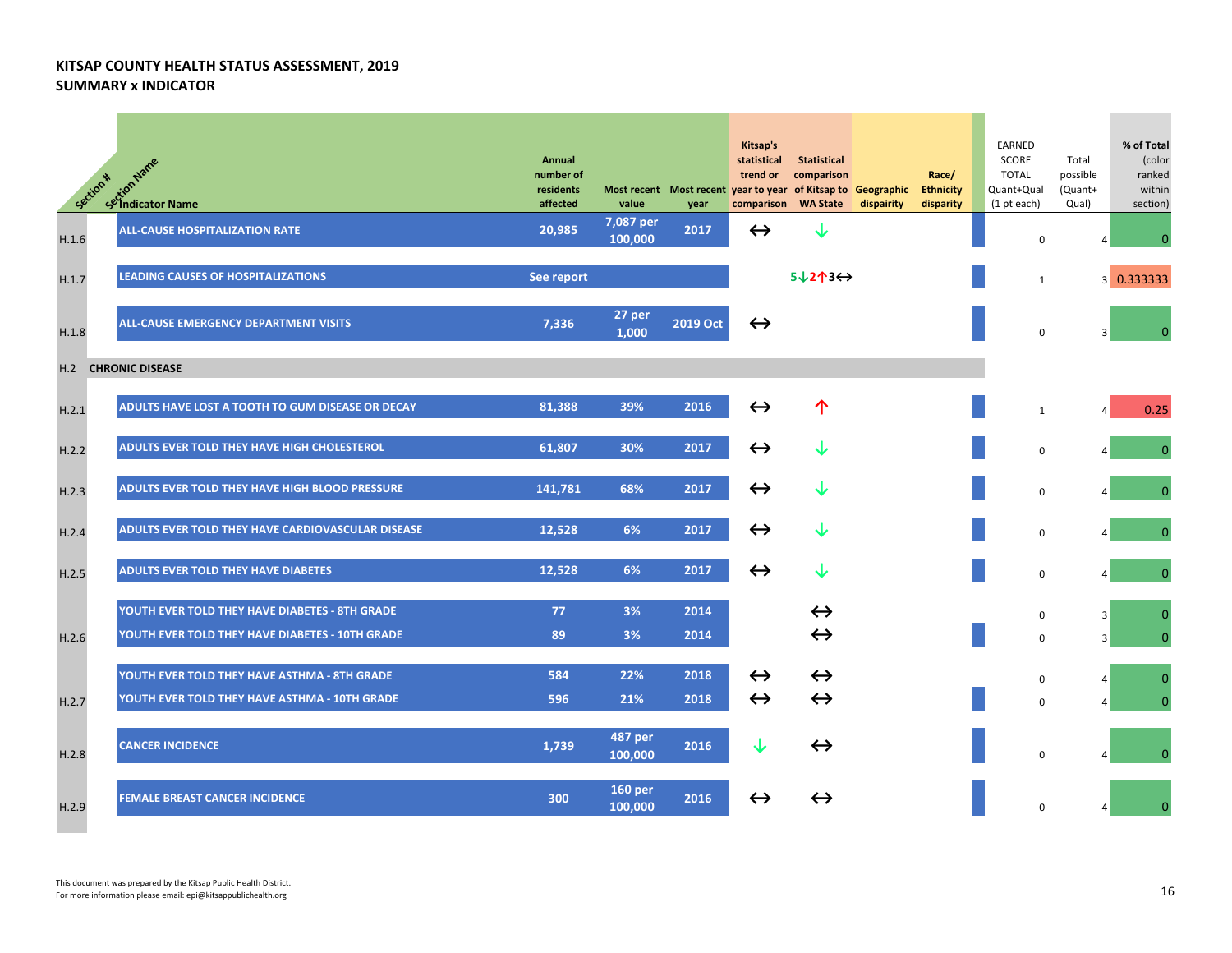| Section * | extion Name<br>Setion Name<br>Setindicator Name | Annual<br>number of<br>residents<br>affected | value                    | year    | Kitsap's<br>statistical<br>trend or<br>Most recent Most recent year to year of Kitsap to Geographic<br>comparison | <b>Statistical</b><br>comparison<br><b>WA State</b> | dispairity | Race/<br><b>Ethnicity</b><br>disparity | EARNED<br>SCORE<br><b>TOTAL</b><br>Quant+Qual<br>(1 pt each) | Total<br>possible<br>(Quant+<br>Qual) | % of Total<br>(color<br>ranked<br>within<br>section) |
|-----------|-------------------------------------------------|----------------------------------------------|--------------------------|---------|-------------------------------------------------------------------------------------------------------------------|-----------------------------------------------------|------------|----------------------------------------|--------------------------------------------------------------|---------------------------------------|------------------------------------------------------|
| H.2.10    | <b>FEMALE GENITAL CANCER INCIDENCE</b>          | 87                                           | 52 per<br>100,000        | 2016    | $\leftrightarrow$                                                                                                 | $\leftrightarrow$                                   |            |                                        | $\mathsf 0$                                                  |                                       | $\pmb{0}$                                            |
| H.2.11    | <b>CERVICAL CANCER INCIDENCE</b>                | 10                                           | 8 per<br>100,000         | 2012-16 | $\downarrow$                                                                                                      | $\leftrightarrow$                                   |            |                                        | $\mathsf 0$                                                  |                                       |                                                      |
| H.2.12    | PROSTATE CANCER INCIDENCE                       | 215                                          | 54 per<br>100,000        | 2016    | ↓                                                                                                                 | $\leftrightarrow$                                   |            |                                        | $\mathbf 0$                                                  |                                       | $\mathbf{0}$                                         |
| H.2.13    | <b>COLORECTAL CANCER INCIDENCE</b>              | 107                                          | 34 per<br>100,000        | 2016    | ↓                                                                                                                 | $\leftrightarrow$                                   |            |                                        | $\mathbf 0$                                                  |                                       | $\overline{0}$                                       |
| H.2.14    | <b>LUNG CANCER INCIDENCE</b>                    | 186                                          | 50 per<br>100,000        | 2016    | ↓                                                                                                                 | $\leftrightarrow$                                   |            |                                        | $\mathsf 0$                                                  |                                       | $\mathbf{0}$                                         |
| H.2.15    | <b>CANCER DEATHS</b>                            | 468                                          | <b>123 per</b><br>10,000 | 2017    | ↓                                                                                                                 | ↓                                                   | Y          |                                        | $\mathbf{1}$                                                 | 5 <sup>1</sup>                        | 0.2                                                  |
| H.2.16    | <b>FEMALE BREAST CANCER DEATH RATE</b>          | 29                                           | 14 per<br>100,000        | 2017    | $\leftrightarrow$                                                                                                 | $\leftrightarrow$                                   |            |                                        | $\mathsf 0$                                                  |                                       | $\mathbf{0}$                                         |
| H.2.17    | FEMALE GENITAL CANCER DEATH RATE                | 23                                           | 12 per<br>100,000        | 2017    | $\leftrightarrow$                                                                                                 | $\leftrightarrow$                                   |            |                                        | $\mathbf 0$                                                  |                                       | $\mathbf{0}$                                         |
| H.2.18    | <b>CERVICAL CANCER DEATH RATE</b>               | n/a                                          | n/a                      | 2013-17 |                                                                                                                   |                                                     |            |                                        |                                                              |                                       |                                                      |
| H.2.19    | <b>PROSTATE CANCER DEATH RATE</b>               | 28                                           | 17 per<br>100,000        | 2017    | ↓                                                                                                                 | $\leftrightarrow$                                   |            |                                        | $\mathbf 0$                                                  |                                       |                                                      |
| H.2.20    | <b>COLORECTAL CANCER DEATH RATE</b>             | 41                                           | <b>11 per</b><br>100,000 | 2017    | ↓                                                                                                                 | $\leftrightarrow$                                   |            |                                        | $\mathsf 0$                                                  |                                       | $\mathbf{0}$                                         |
| H.2.21    | <b>LUNG CANCER DEATH RATE</b>                   | 98                                           | 25 per<br>100,000        | 2017    | ↓                                                                                                                 |                                                     |            |                                        | $\mathbf 0$                                                  |                                       | $\mathbf{0}$                                         |
|           | H.3 INFECTIOUS DISEASE                          |                                              |                          |         |                                                                                                                   |                                                     |            |                                        |                                                              |                                       |                                                      |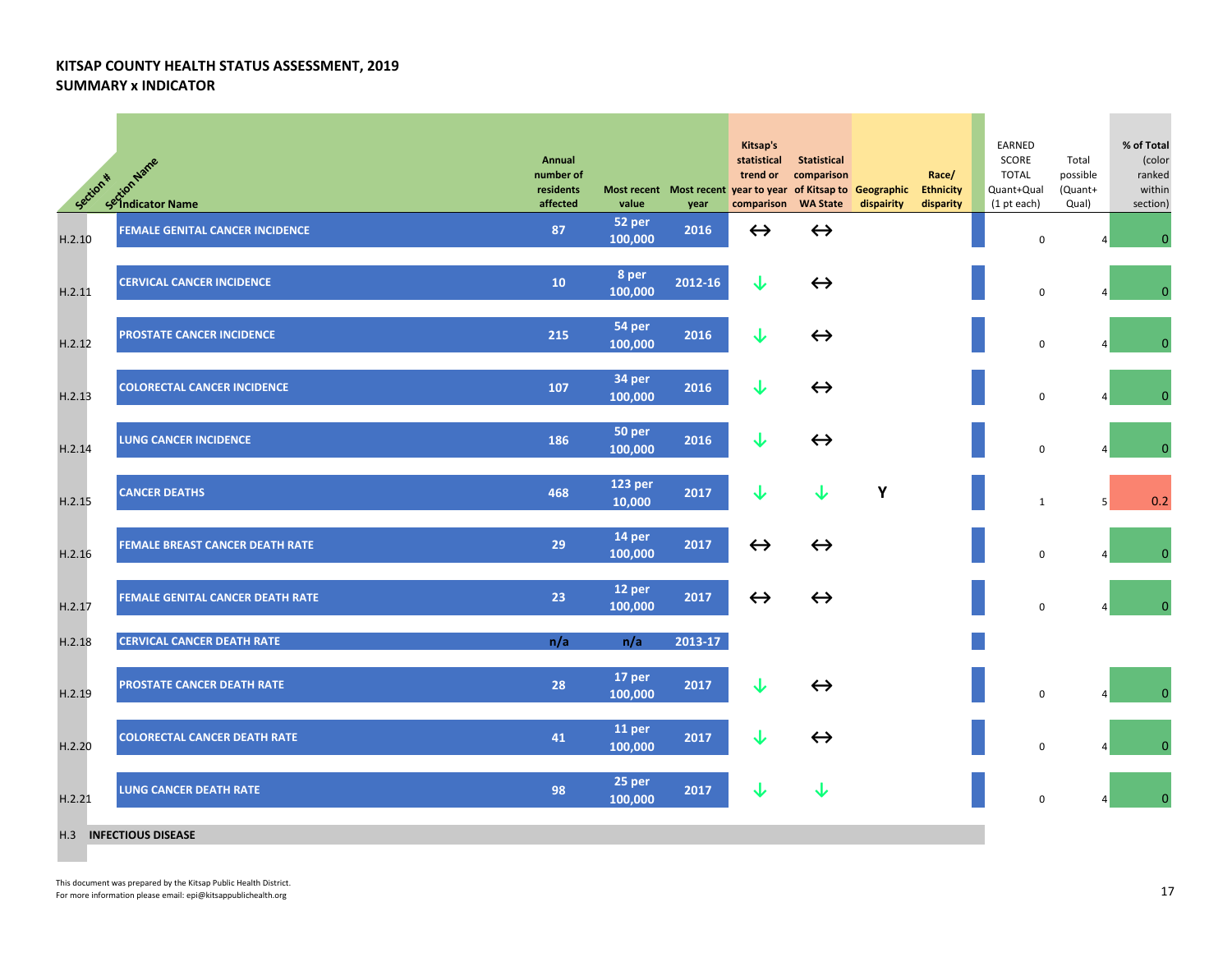| Section *            | R <sup>#</sup> crion Name<br>Section Name                       | Annual<br>number of<br>residents<br>affected | value                     | Most recent Most recent year to year of Kitsap to Geographic<br>year | Kitsap's<br>statistical<br>trend or<br>comparison | <b>Statistical</b><br>comparison<br><b>WA State</b> | dispairity | Race/<br><b>Ethnicity</b><br>disparity | EARNED<br>SCORE<br><b>TOTAL</b><br>Quant+Qual<br>(1 pt each) | Total<br>possible<br>(Quant+<br>Qual) | % of Total<br>(color<br>ranked<br>within<br>section) |
|----------------------|-----------------------------------------------------------------|----------------------------------------------|---------------------------|----------------------------------------------------------------------|---------------------------------------------------|-----------------------------------------------------|------------|----------------------------------------|--------------------------------------------------------------|---------------------------------------|------------------------------------------------------|
| H.3.1                | <b>CHLAMYDIA INFECTION RATE</b>                                 | 1,184                                        | 443 per<br>100,000        | 2018                                                                 | ↑                                                 | $\leftrightarrow$                                   | Y          |                                        | $\overline{2}$                                               | 5                                     | 0.4                                                  |
| H.3.2                | <b>GONORRHEA INFECTION RATE</b>                                 | 306                                          | <b>115 per</b><br>100,000 | 2018                                                                 | 个                                                 | ↓                                                   |            |                                        | $\mathbf{1}$                                                 | $\overline{4}$                        | 0.25                                                 |
| H.3.3                | <b>HIV INCIDENCE RATE</b>                                       | 8                                            | 3 per<br>100,000          | $2013 - 17$                                                          |                                                   |                                                     |            |                                        |                                                              |                                       |                                                      |
| H.3.4                | <b>CHILDREN AGE 19 TO 35 MONTHS WITH COMPLETE IMMUNIZATIONS</b> | 2,016                                        | 49%                       | 2018                                                                 |                                                   | ↓                                                   |            |                                        | $\mathbf{1}$                                                 |                                       | 3 0.333333                                           |
| H.3.5                | KINDERGARTNERS WITH COMPLETE IMMUNIZATIONS                      | 2,384                                        | 87%                       | 2018-19                                                              | $\leftrightarrow$                                 | $\leftrightarrow$                                   | Y          |                                        | $\mathbf{1}$                                                 | 5                                     | 0.2                                                  |
| H.3.6                | SIXTH GRADERS WITH COMPLETE IMMUNIZATIONS                       | 2,367                                        | 83%                       | 2018-19                                                              | $\leftrightarrow$                                 | ↑                                                   |            |                                        | 0                                                            |                                       | $\Omega$                                             |
| H.3.7                | ADULTS GETTING A FLU SHOT IN PAST YEAR                          | 93,242                                       | 45%                       | 2015-17                                                              |                                                   | $\leftrightarrow$                                   |            |                                        | 0                                                            |                                       | $\Omega$                                             |
| H.3.8                | ADULTS AGE 65+ GETTING PNEUMONIA VACCINE IN PAST YEAR           | 4,342                                        | 82%                       | 2015-17                                                              | $\leftrightarrow$                                 | $\leftrightarrow$                                   |            |                                        | $\Omega$                                                     |                                       | $\Omega$                                             |
| <b>INJURY</b><br>H.4 |                                                                 |                                              |                           |                                                                      |                                                   |                                                     |            |                                        |                                                              |                                       |                                                      |
| H.4.1                | UNINTENTIONAL INJURY HOSPITALIZATIONS                           | 1,360                                        | 393 per<br>100,000        | 2018                                                                 |                                                   |                                                     | Y          |                                        | $\overline{2}$                                               | 5                                     | 0.4                                                  |
| H.4.2                | LEADING CAUSES OF UNINTENTIONAL INJURY HOSPITALIZATIONS         | See report                                   |                           |                                                                      |                                                   | $2J3 \leftrightarrow$                               | <b>2Y</b>  |                                        | $\mathbf{1}$                                                 | $\overline{4}$                        | 0.25                                                 |
| H.4.3                | CHILD INJURY AND ACCIDENT HOSPITALIZATION RATE                  | 72                                           | <b>129 per</b><br>100,000 | 2018                                                                 | ↑                                                 | $\leftrightarrow$                                   |            |                                        | 1                                                            | $\overline{4}$                        | 0.25                                                 |
| H.4.4                | ADULT WOMEN AGE 18+ INJURY AND ACCIDENT HOSPITALIZATION RATE    | 756                                          | <b>722 per</b><br>100,000 | 2018                                                                 | 个                                                 |                                                     |            |                                        | $\mathbf{1}$                                                 | $\Delta$                              | 0.25                                                 |
| H.4.5                | UNINTENTIONAL INJURY DEATHS                                     | 557                                          | 37 per<br>100,000         | 2013-17                                                              |                                                   |                                                     |            |                                        | $\mathbf 0$                                                  |                                       |                                                      |

This document was prepared by the Kitsap Public Health District. This document was prepared by the Kitsap Public Health District.<br>For more information please email: epi@kitsappublichealth.org 18 November 2018 Prepared the State of the State of the State of the State of the State of the